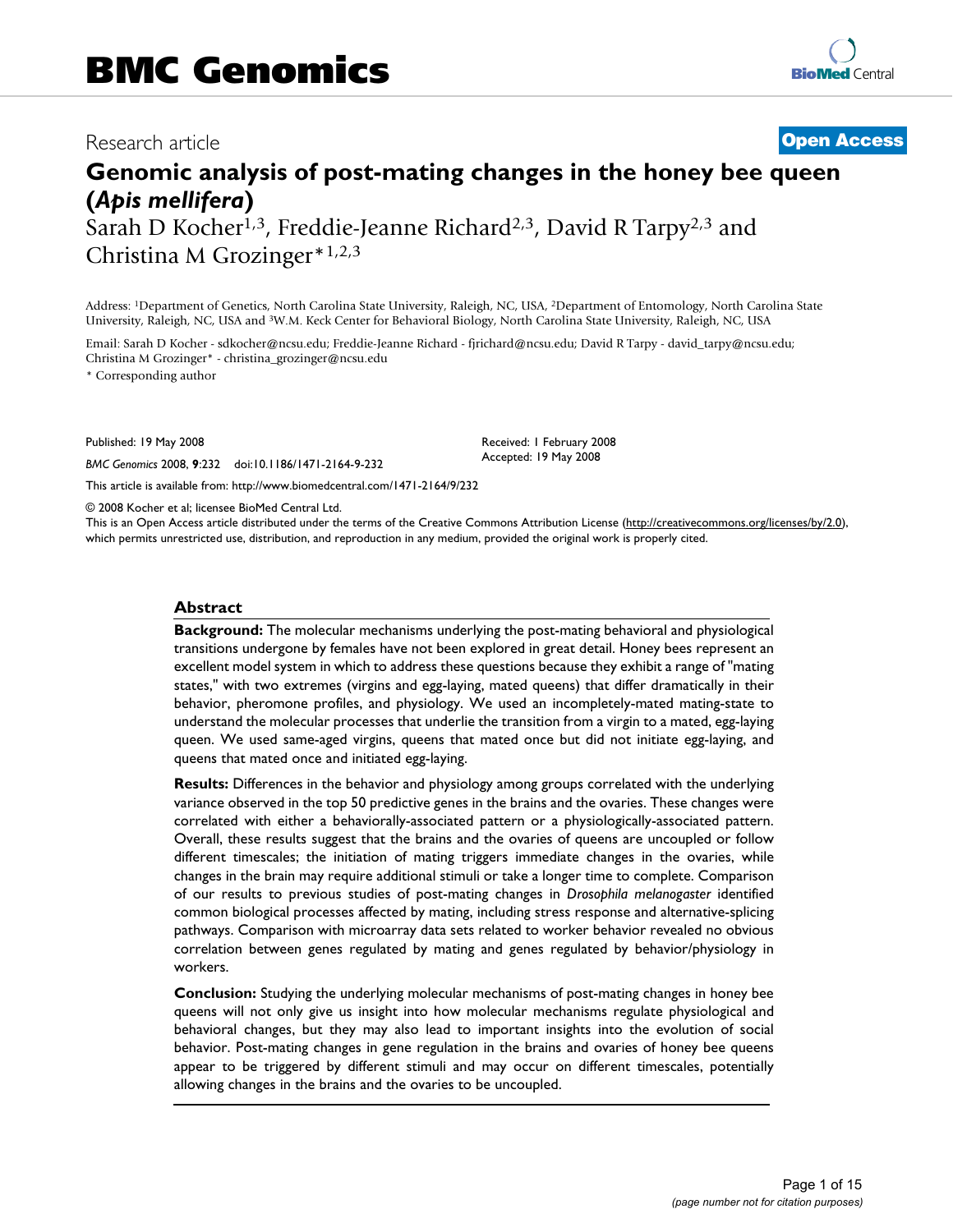# **Background**

Mating causes extensive short- and long-term modifications of physiology and behavior in females. In insects, mated females often become refractory to additional mating, their ovaries become activated, they form mature eggs, and they initiate egg-laying and/or foraging behavior [1-3]. However, there have been few studies that examine the molecular mechanisms underlying these post-mating changes, and all of these have been carried out using *Drosophila melanogaster* [1,3,4].

The queen honey bee (*Apis mellifera*) provides an excellent model to study the genes that regulate these behavioral and physiological transitions. The mating process in honey bees has been very well-characterized, and the behavioral and physiological differences between virgin and mated queens are extensive and have been well studied [5,6]. Furthermore, because the mating process can also be quite prolonged, it is possible to analyze intermediate states – in addition to virgin and mated, laying queens, we can monitor behavior, physiology, and geneexpression patterns in mated queens that have not yet initiated egg-laying. With the release of the honey bee genome [6], we now have the tools available to elucidate the genetic changes associated with the observed changes in behavior and physiology.

Mating in honey bee queens can be a protracted process (reviewed in [6]). A queen bee reaches sexual maturity when she is 5–10 days old, at which point she initiates mating flights. She will take one to three mating flights on subsequent days, and mate with an average of 12 drones throughout the course of these flights [8]. The majority of the semen collected by the queen is excreted within 24 hours after insemination, and a proportion of each male's sperm is stored in her spermatheca. A fully inseminated queen carries approximately 5–7 million sperm [9]. These averages vary tremendously among individuals, populations, and other bee species within the genus *Apis* [10]. Once the queen completes the mating process, she will initiate egg-laying behavior within a few days, and then will never mate again during her 1–5 year lifespan.

After mating, a queen undergoes considerable physiological and behavioral changes. Her ovaries (previously in a state of arrested development) complete the final stages of maturation as her ovarioles increase in size and the eggs become vitellogenic and reach, maturity [11]. The queen's pheromone profile also changes dramatically [12-14], causing workers to surround the queen in a retinue response, antennating and licking her. Major changes occur in the brain as well. Fahrbach et al. [15] found that following mating, the Kenyon cells of the mushroom bodies decrease by 30% while the neuropil of the mushroom bodies increases by 25–50%. Levels of dopamine and N-

acetyldopamine also decrease following mating [16]. Mating also causes profound behavioral changes. Virgins are phototactic and take mating flights, while mature, mated queens remain in their colonies and lay eggs [6].

In order to disentangle the molecular pathways regulating these various components of the post-mating response, we correlated changes in gene-expression patterns in the brains and ovaries to behavioral and physiological changes in three distinct types of queens: virgins  $(n = 6)$ , mated queens that have not yet initiated egg-laying (subsequently denoted as "mated queens",  $n = 5$ ), and mated queens that have begun laying eggs (subsequently denoted as "laying queens",  $n = 4$ ). Virgin queens and laying queens are the two extreme cases encompassing the complete post-mating response, while the second group (mated queens) represents an intermediate phenotype. These queens are considered to be "incompletely-mated", because they have not yet completed the full suite of behavioral and physiological transitions associated with mating in honey bees. It is also important to note that queens in this group were heterogeneous in terms of flight behavior; some attempted to take additional mating flights, while others were not observed to do so. Four queens from each group were used for the microarray study. Our results demonstrate that behavioral and physiological post-mating changes can be uncoupled in the mated group, and that these changes can be associated with specific gene expression patterns. Furthermore, we compared our results to previous microarray studies in *Drosophila* [3] to determine if genomic changes due to mating were similar in these different insect species, but found that few genes were similarly regulated between these studies. Finally, we found no obvious correlation between genes regulated by mating and genes regulated by behavior or physiology in workers.

# **Results**

# *Behavioral Data*

Flight attempts of queens that had been allowed to take only a single mating flight were monitored. When queens were 5 days old, colony entrances were opened so they could take mating flights. Of the 10 queens allowed to fly, 9 mated within 2 days. Four of these initiated egg-laying within five days, while the remainder did not. None of the queens that initiated egg-laying were observed to attempt additional mating flights. Of the five remaining queens (the mated queens), three attempted to take additional mating flights (Figure 1a). Two of these were represented in the mated group in the arrays. The remaining two array samples from this group were queens that did not attempt to take additional mating flights.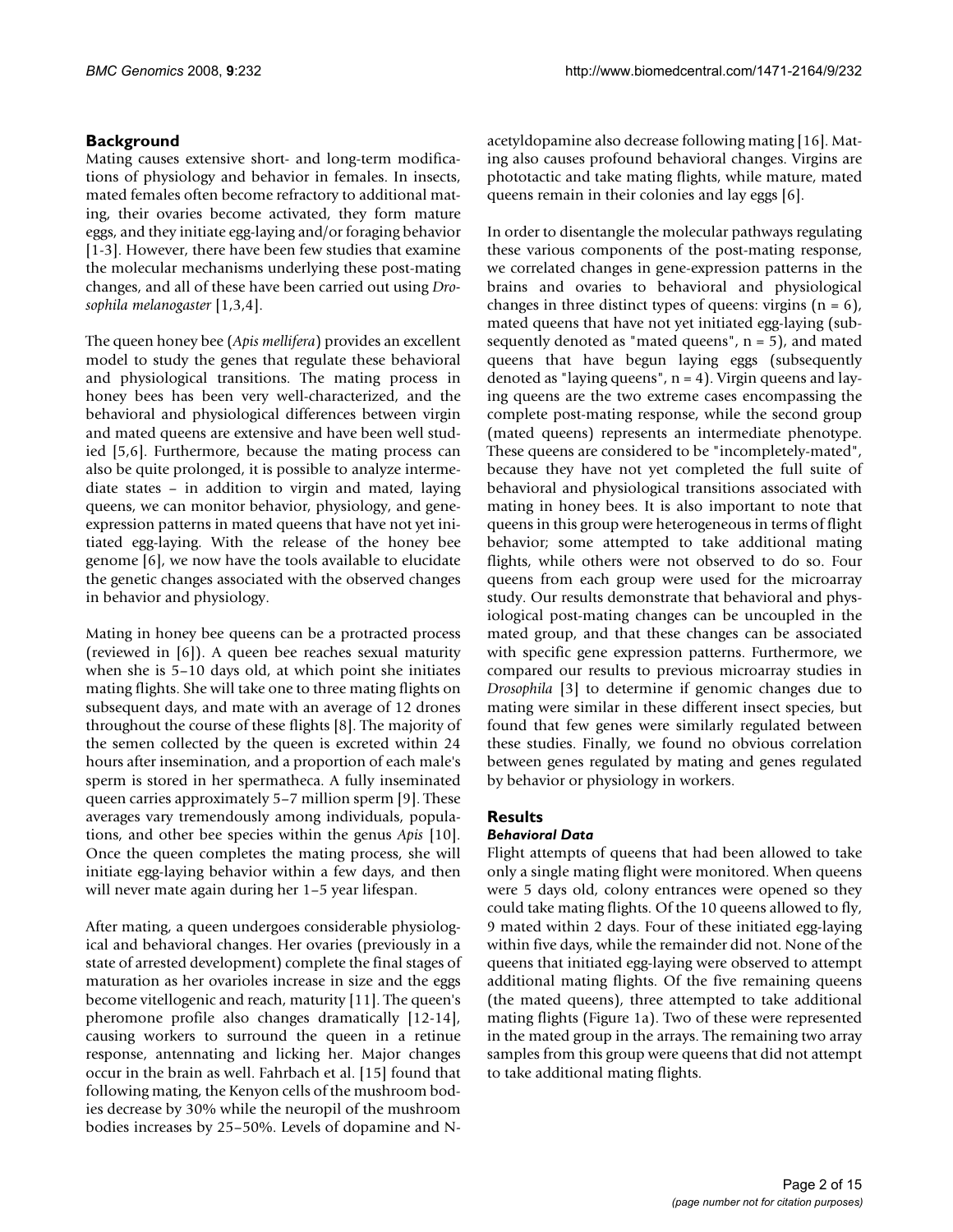

## Figure 1

**The effects of mating on queen behavior and physiology**. (a) Non-virgin queens were allowed only a single mating flight. All subsequent flight attempts were monitored. None of the queens initiating egg-laying attempted to fly following mating. (b) Ovary development scores ranging from 1 (no development) to 4 (fully developed with mature eggs present) were assigned to each queen. Laying queens all had fully-developed ovaries with mature eggs. Mated queens initiated ovary development while virgins did not (Kruskall-Wallis rank sums, p = 0.0016). Of the mated queens, 1/5 had an ovary development score of 2, 1/5 had a score of 2.5, 2/5 received a score of 3, and 1/5 had a score of 4. (c) Sperm counts demonstrated that mated queens were intermediate for sperm storage in their spermathecae (Kruskall-Wallis rank sums, p = 0.004, nonparametric Tukey-Kramer HSD, p < 0.05). (d) *Vitellogenin* levels in the fat bodies were significantly different between virgins and laying queens (Kruskall-Wallis rank sums, p = 0.018, nonparametric Tukey-Kramer HSD, p < 0.05). Abdominal *vitellogenin* levels were positively correlated with ovary development ( $R^2$  = 0.46,  $p$  = 0.006).

## *Ovary Development*

The ovaries were dissected from the queens and assigned a development score ranging from 1 (no development) to 4 (fully developed ovaries with mature eggs). Ovary development differed among all three groups (Kruskall-Wallis rank sums, p < 0.0016, nonparametric Tukey-Kramer HSD,  $p < 0.05$ ). Virgin queens ( $n = 6$ ) had not yet initiated ovary development (average score = 1). Mated queens (n = 5) had initiated ovary development (average score = 2.9), however none of these queens had fully developed ovaries. Laying queens  $(n = 4)$  all had mature eggs present in their ovaries (average score  $= 4$ ) (Figure 1b).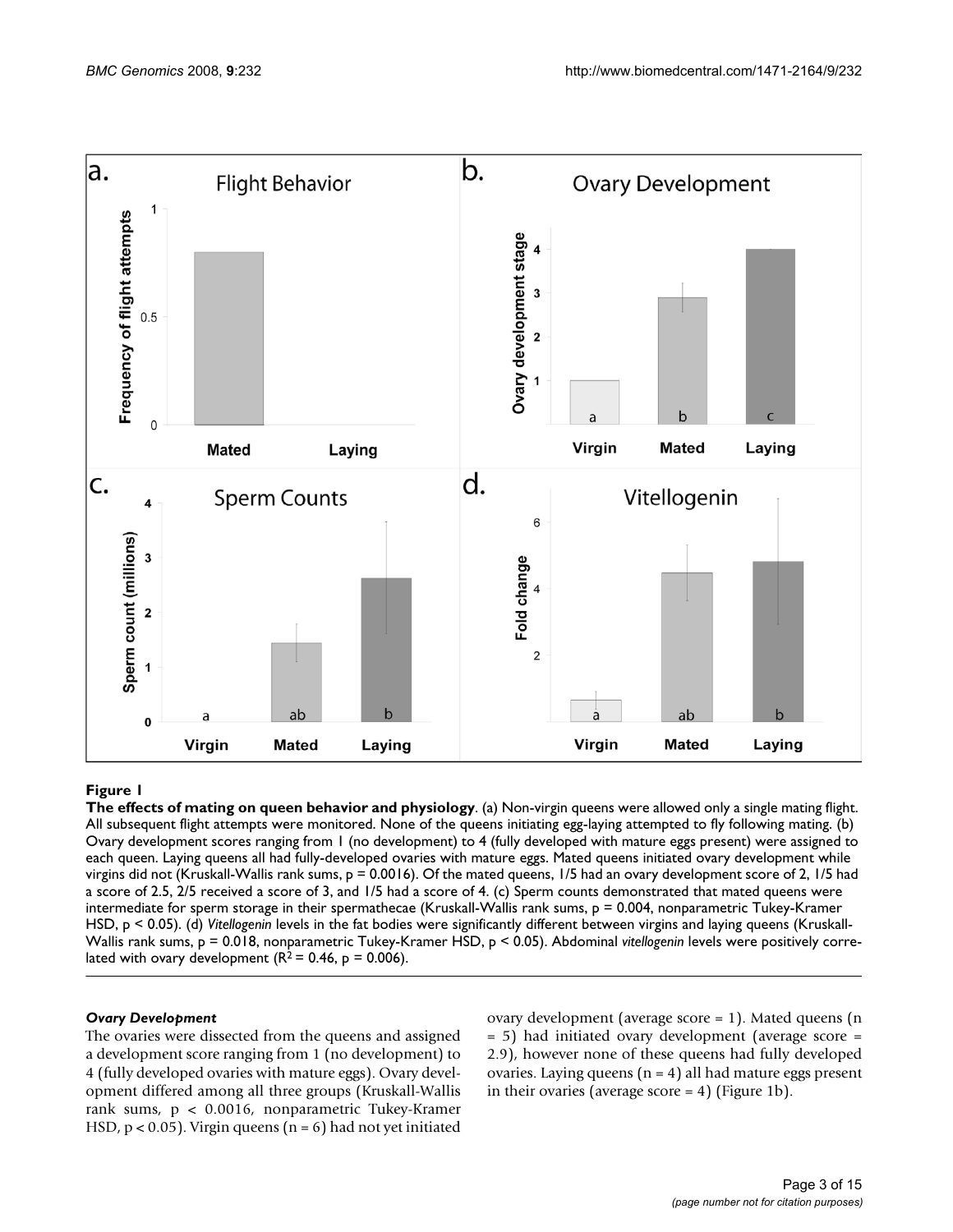## *Sperm Counts*

The number of sperm stored in the spermathecae of the queens was counted after collection. All of the virgin queens were examined as well to verify that they had not mated. Sperm numbers varied significantly among groups (Kruskall-Wallis rank sums, p = 0.004). Means were compared using a nonparametric Tukey-Kramer HSD test. Laying queens and virgins had significantly different numbers of sperm ( $p < 0.05$ ), while sperm numbers in mated queens were at intermediate levels, and not significantly different from virgins or laying queens (Figure 1c).

## *Vitellogenin levels*

Vitellogenin is an egg-yolk protein that is synthesized in the fat bodies and transported into the eggs during maturation. Quantitative, real-time PCR revealed that levels of *vitellogenin* varied significantly among groups (n = 4, all groups, Kruskall-Wallis rank sums,  $p = 0.018$ ). Means were compared using a nonparametric Tukey-Kramer HSD. There was a significant difference between virgins and laying queens in *vitellogenin* RNA levels present in the abdominal fat bodies ( $p < 0.05$ ), but there was no significant difference in *vitellogenin* RNA levels between mated and laying queens or mated and virgin queens (Figure 1d). Levels of *vitellogenin* were positively correlated with ovary development ( $R^2 = 0.46$ ,  $p = 0.0058$ ).

## *Pheromone Profiles*

Gas chromatography of the queen mandibular glands of the three groups of queens (virgin, mated and laying queens) revealed a significant difference in the overall profile  $(F(18,6) = 28.44, p = 0.0002, Figure 2)$ . Two discriminant variables explained 100% of the variation. While the three types of queens clustered into distinct groups, the greatest difference occurred between the virgin/mated queen clusters and the laying queens, suggesting that the pheromone profiles of the mated queens were in the early stages of transition (Figure 2). Relative quantities of the mandibular gland compounds are included in Additional file 1.

## *Brain Gene Expression Profiles*

Statistical analysis revealed that out of 10,468 transcripts included in the analysis, 971 were differentially expressed



# **Figure 2**

**Queen Pheromone Profiles**. Discriminant analysis of queen mandibular gland chemical profiles of virgins, mated, and laying queens. Chemical composition of the mandibular gland extracts of virgin, mated and laying queens were analysed using gas chromatography. Discriminant analysis of mandibular extract of queens was based on the relative proportion of the chemical compounds (F(18,6) = 28.44,  $p = 0.0002$ ).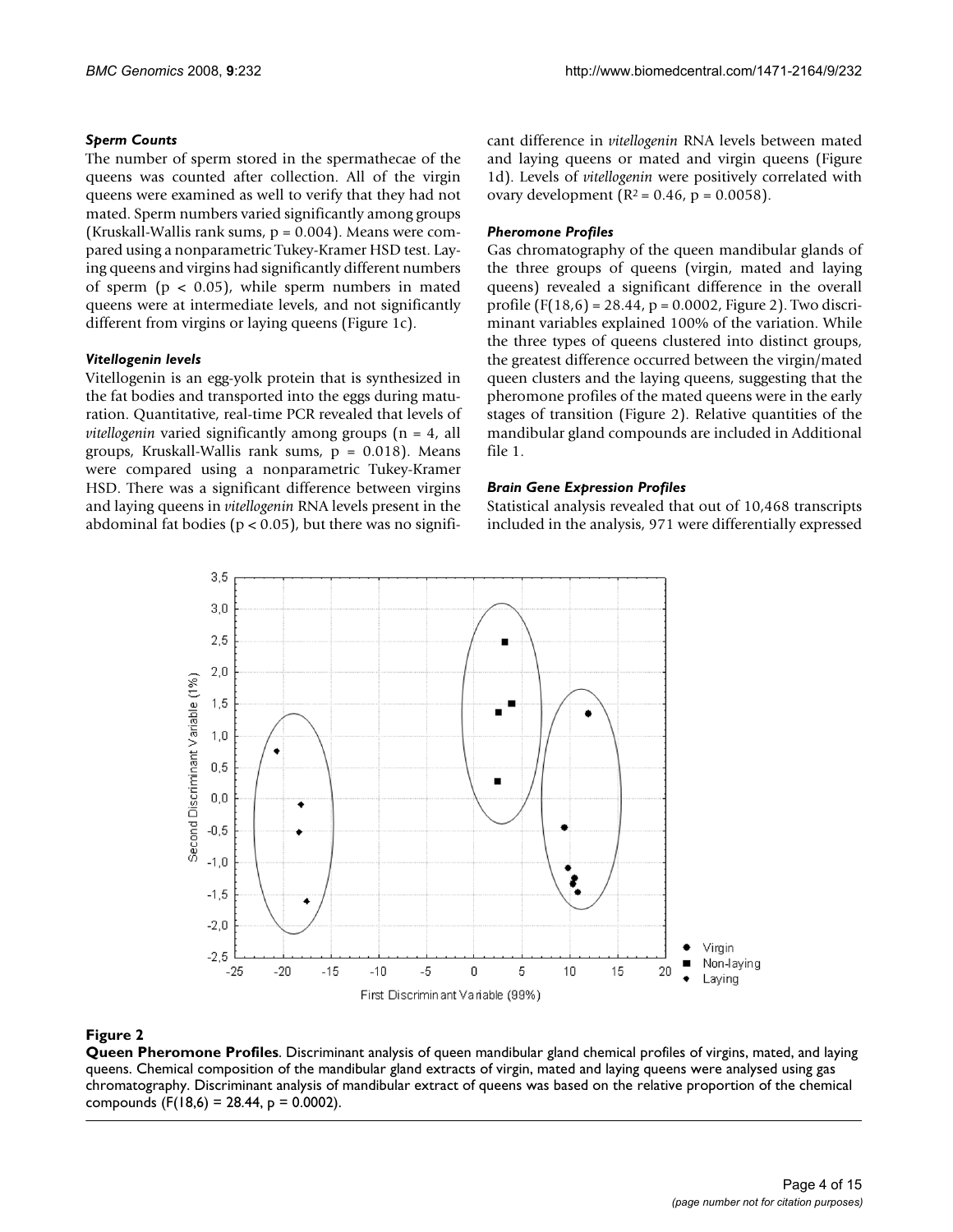in the brain among our queen groups ( $n = 4$ , all groups, FDR < 0.05). Hierarchical clustering analysis using all of the significant genes grouped virgin queens with laying queens [see Additional file 6]. Principal component analysis was performed to determine if there were any specific underlying expression patterns in the significantly regulated genes across all three groups (Figure 3a). The first principal component accounts for 91% of the variation and shows little difference between the three groups, while the second principal component accounts for 6% of the variation, with the virgin and laying groups resembling each other and the mated group as the extreme. The final principal component accounts for 2% of the overall variation, and demonstrates that virgin and laying queens are at two extremes with mated queens intermediate.

The top 50 predictive genes were identified using the class prediction function in GeneSpring. Leave-one-out crossvalidation using these genes correctly identified 11/12 samples – one virgin was unpredicted. Clustering analysis grouped virgin and mated queens together, with an "approximate-unbiased" p-value score of 86, and a bootstrap support of 83 (Figure 3b).

Gene ontology analysis (Table 1) using DAVID [17] reveals that among the significantly regulated genes, there is a significant overrepresentation of genes involved in protein folding ( $p < 0.004$ ), protein catabolism ( $p <$ 0.016), and stress response ( $p < 0.034$ ). Several of these genes were part of three pathways: a purine metabolic pathway, proteasome structure, and pyrimidine metabolism. The 50 predictive genes were input into DAVID to identify overrepresented biological functions, but no groups survived the Benjamini correction. A table of these genes is provided in the supplementary data [see Additional file 2].

# *Ovary Gene Expression Profiles*

Statistical analysis revealed that out of the 7,377 transcripts included in the analysis, 366 were differentially expressed in the ovaries among all groups  $(n = 4, all)$ groups, FDR < 0.05). Hierarchical clustering analysis using all regulated genes grouped virgin and laying queens together for overall gene expression patterns [see Additional file 7]. Principal components analysis of all regulated transcripts in the ovaries demonstrated similar patterns as the brain (Figure 4a). The first principal component accounts for 83% of the variation, and shows little differences among groups. The second principal component accounts for 10% of the overall variation and demonstrates that mated queens represent an extreme phenotype. The final principal component explains 7% of the variation, and identifies laying queens as the outgroup.

The top 50 predictive genes were identified using the class prediction function in GeneSpring. Leave-one-out crossvalidation using these genes correctly identified 8/12 samples. All virgins were correct. Two laying queens were unpredicted, and two mated queens were unpredicted. Hierarchical clustering of the 50 predictive genes grouped mated and laying queens together, with an "approximately-unbiased" p-value score of 73 and a bootstrap value of 64 (Figure 4b).

Gene-ontogeny analysis (Table 2) of the 366 significantly regulated genes revealed that they were largely involved in cell division ( $p < 0.002$ ), gametogenesis ( $p < 0.002$ ), reproduction ( $p < 0.003$ ), and oogenesis ( $p < 0.028$ ). The 50 predictive genes were input into DAVID to identify overrepresented biological functions, but no groups survived the Benjamini correction. A table of these genes is provided in the supplementary data [see Additional file 3].

There were 26 transcripts that were regulated in both the brains and the ovaries. A list of these genes is included in Additional file 4.

## *Comparative Analyses*

*Changes in transcript abundance in honey bees and* Drosophila We compared our results from the brain transcriptional profiling to the results of a study published by McGraw et.al. [3]. In this study, whole-body expression differences in virgin and mated female *Drosophila* were compared 1– 3 hours post-mating. Of the genes expressed in our brain arrays, 336 were also found on the *Drosophila* arrays performed by McGraw et al. [3]. Only 21 genes from this list of 336 were significantly regulated by mating in both bees and *Drosophila* [see Additional file 5]. In the 21 transcripts differentially expressed in both data sets, several GO biological processes were overrepresented, such as stress response, alternative splicing, protein binding, and tissue development (Table 3).

## *Correlations with worker honey bee development, QMP-response, and reproduction*

Previous microarray studies identified 221 genes that were expressed at significantly different levels in the brains of reproductive and sterile worker bees [18]. Of these 221 genes, 64 genes were expressed at high enough levels in our brain samples to be included in our analysis. Of these, only two were significantly differentially expressed [see Additional file 5].

A study published by Whitfield et.al [19] identified sets of genes regulated by methoprene (an analog of juvenile hormone) in worker bees. In queens, juvenile hormone levels are lower in mated than newly emerged virgin queens [20], but juvenile hormone levels do not change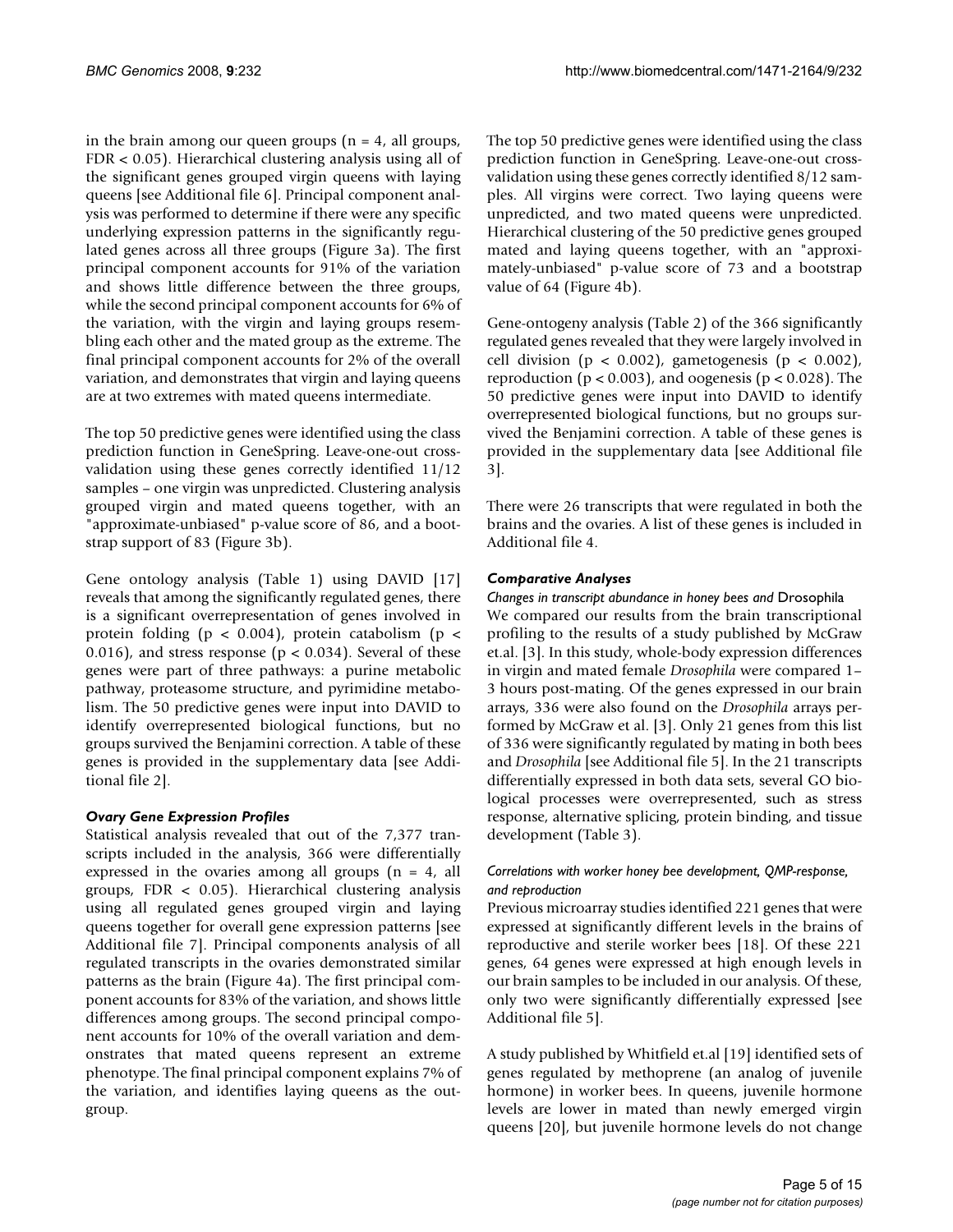

# **Figure 3**

**Analysis of Brain Gene Expression**. a. Principal component analysis of the significantly-regulated genes revealed three major patterns of changes occurring within the brain. The first principal component accounts for 91% of the variation and shows little difference between the three groups, while the second principal component accounts for 6% of the variation, with the virgin and laying groups resembling each other and the mated group as the extreme. The final principal component accounts for 2% of the overall variation, and demonstrates that virgin and laying queens are at two extremes with mated queens intermediate. b. Hierarchical clustering analysis was employed to determine if there was a significant clustering structure among the 50 most-predictive transcripts in the brain. Virgin and mated queens grouped together with laying queens as the outgroup. This grouping is supported by an "approximately-unbiased" p-value of 86 and a bootstrap value of 83, and shares the same pattern observed in behavior and mandibular gland profiles.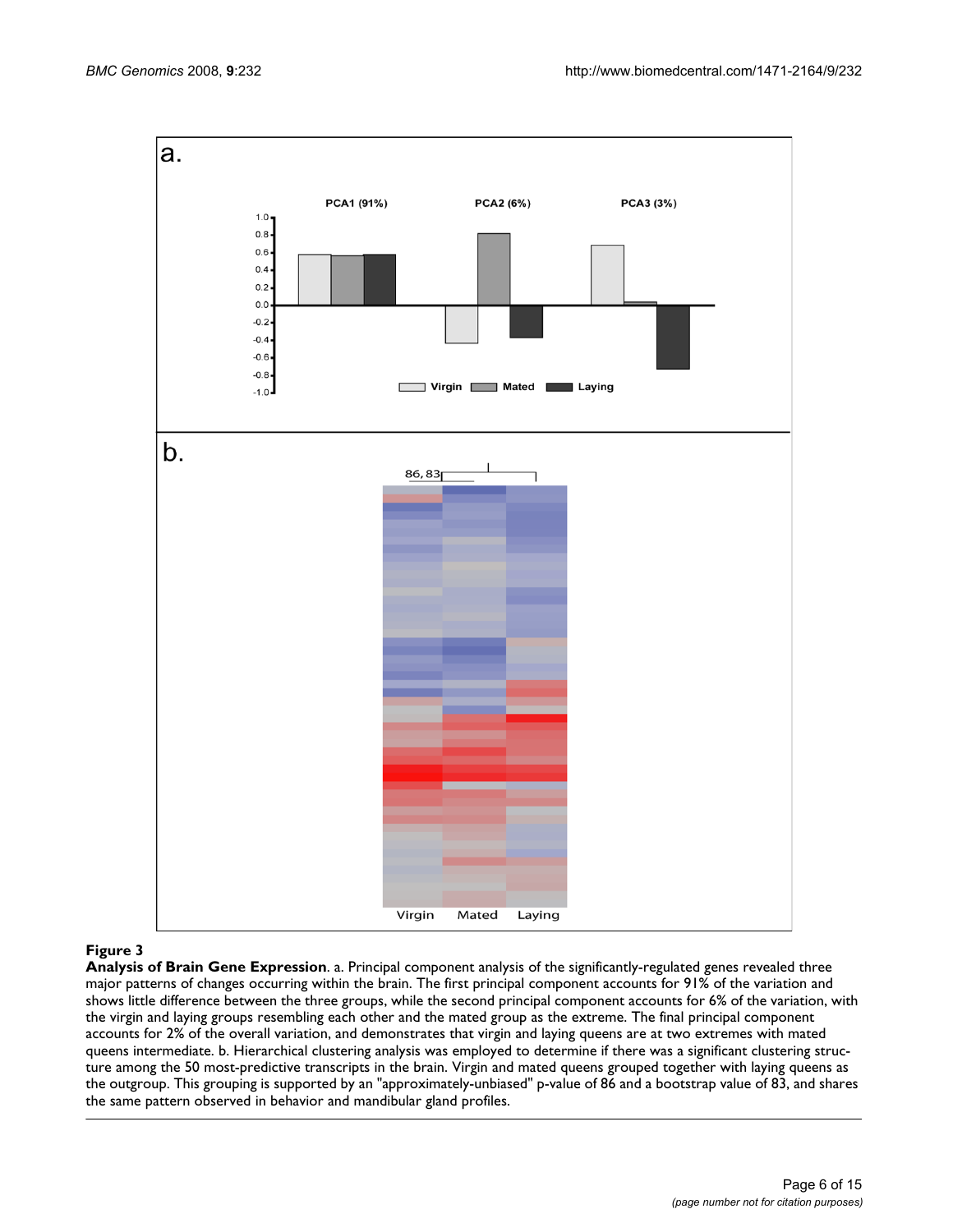| <b>GO Biological Process</b>                   | Count          | %      | p-value |
|------------------------------------------------|----------------|--------|---------|
| protein folding                                | 19             | 2.64%  | 0.004   |
| ubiquitin-dependent protein catabolism         | $\overline{2}$ | 1.67%  | 0.016   |
| modification-dependent protein catabolism      | $\overline{2}$ | 1.67%  | 0.022   |
| M phase                                        | 28             | 3.89%  | 0.025   |
| cellular metabolism                            | 315            | 43.81% | 0.025   |
| proteolysis during cellular protein catabolism | $\overline{2}$ | 1.67%  | 0.032   |
| cellular protein catabolism                    | $\overline{2}$ | 1.67%  | 0.032   |
| response to stress                             | 29             | 4.03%  | 0.034   |
| catabolism                                     | 33             | 4.59%  | 0.034   |
| nuclear migration                              | 5              | 0.70%  | 0.036   |

#### **Table 1: Overrepresented GO Biological Processes in the brain**

Top 10 significant GO biological processes that were overrepresented in expression profiling of the brains. One major pathway, involved in purine metabolism, was significantly overrepresented by our data set, as well as genes associated with metabolism and stress response.

after mating [20] and do not appear to be directly involved in ovary development (reviewed in [21]). To examine whether levels of juvenile hormone may be involved in producing the changes in gene expression associated with mating, we compared our list of significantly regulated genes in the brain to these methopreneregulated genes [19]. Of the 306 genes that were both upregulated by methoprene and expressed in the brains of our queens, only 26 (9.47%) were significantly regulated by mating [see Additional file 5]. Of the 207 genes that were both downregulated by methoprene and present in our study, only 19 (9.17%) were significantly regulated by mating [see Additional file 5]. Thus, there does not appear to be any particular biased involvement of methopreneregulated genes in the post-mating changes.

Finally, we examined whether genes regulated by queen mandibular pheromone (QMP) in the brains of workers were regulated by the mating process in the brains of queens. QMP regulates many aspects of worker behavior and physiology [22], including inhibiting ovary development [23], and thus QMP-regulated genes may be associated with reproduction in queens. We compared our data to a study published by Grozinger et.al. [24] and found no obvious association of mating with QMP-regulated genes in workers. Of the 491 genes which were both upregulated by QMP and present in our analysis, only 43 (8.75%) were significantly regulated by mating, while only 32 (6.39%) of the 501 genes that were both downregulated by QMP and present in our analysis, were significantly regulated [see Additional file 5].

#### *Correlation with genes associated with worker division of labor*

One of the major theories in the evolution of eusocial behavior is the concept that genes involved in reproduction may have been co-opted for use in division of labor [25-27]. In honey bees, worker division of labor involves a behavioral maturation process, in which young bees

care for brood (nurse bees) while older bees become foragers [6]. To determine if genes associated with worker division of labor are also preferentially associated with reproductive state in queens, we examined the brain expression patterns of sets of genes previously identified by Whitfield et.al. [28] as expressed at significantly higher levels in the brains of nurses vs. foragers (nursing-associated) or expressed at significantly higher levels in the brains of foragers vs. nurses (foraging-associated). 599 nursing-associated genes were expressed in the brains of our queens, but only 53 (8.84%) were significantly regulated by mating [see Additional file 5]. Similarly, 401 foraging-associated genes were expressed in our data set, but only 30 (7.48%) were significantly regulated by mating in queens [see Additional file 5]. Thus, there is no apparent bias for the mating process in queens to preferentially regulate nursing-associated or foraging-associated genes.

Previous studies suggest a link between pollen hoarding, reproductive potential, and insulin signaling genes [29]. We did not find any insulin signaling genes in our top 50 most predictive genes in the brains or in the ovaries, nor were insulin signaling genes overrepresented in the top 10 gene ontology lists. However, metabolic genes were significantly overrepresented in the brain gene ontology analysis.

## **Discussion**

Mating in honey bees causes dramatic changes in behavior (cessation of mating flights, initiation of egg-laying) and physiology (activation of ovary development, increases in vitellogenin synthesis, and changes in pheromone profiles). Here, we demonstrate that these behavioral and physiological transitions are uncoupled in mated honey bee queens, and that they are associated with distinct gene expression patterns in the brains and ovaries. Mated queens *behaved* like virgins (most continued to attempt to take mating flights and none initiated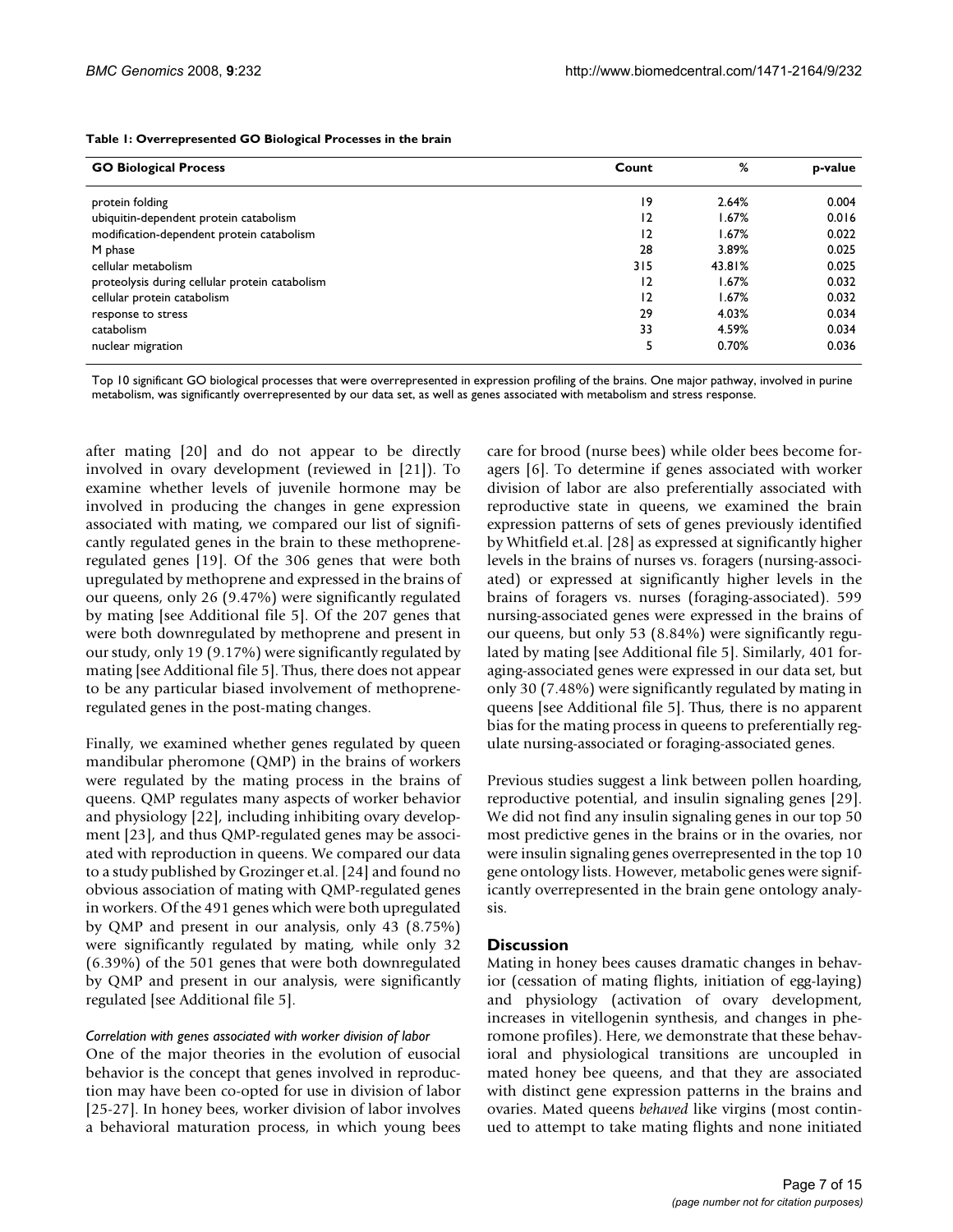

#### **Figure 4**

**Analysis of Ovary Gene Expression**. a. Principal components analysis of transcript profiling in the ovaries demonstrated similar patterns as the brain. The first principal component accounts for 83% of the variation, and shows little differences among groups. The second principal component accounts for 10% of the overall variation and demonstrates that mated queens represent an extreme phenotype. The final principal component explains 7% of the variation, and identifies laying queens as the outgroup. b. Hierarchical clustering of the 50 most-predictive transcripts in the ovaries reveals that mated and laying queens have transcriptional profiles more similar to each other than to virgins. This grouping is supported by an "approximately-unbiased" p-value of 73 and a boostrap value of 64, and reflects the same patterns observed in ovary development and *vitellogenin*  levels.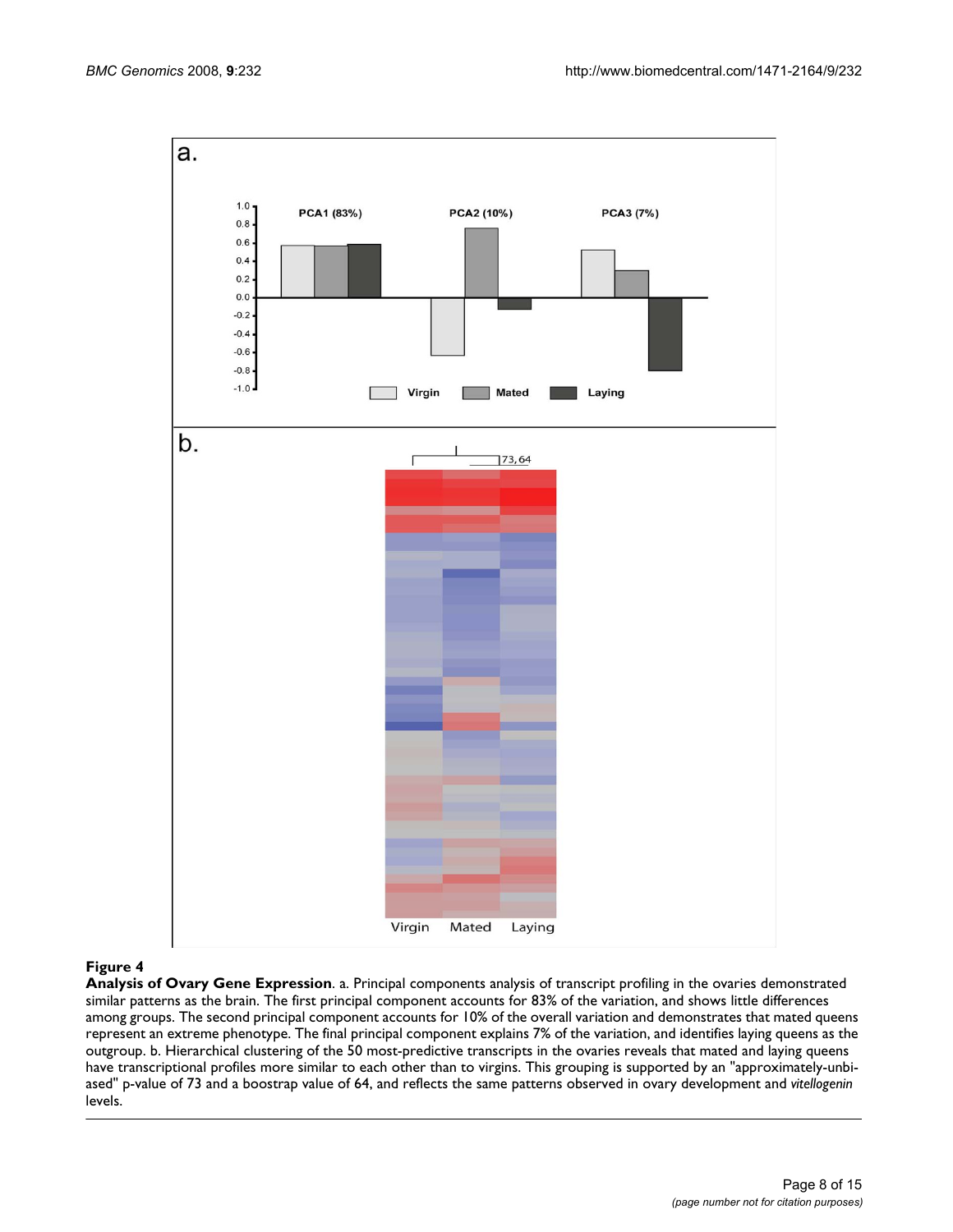| Table 2: Overrepresented GO Biological Processes in the |  |
|---------------------------------------------------------|--|
| ovaries                                                 |  |

| <b>GO Biological Process</b>  | Count | %      | p-value |
|-------------------------------|-------|--------|---------|
| cell division                 | П     | 4.31%  | 0.002   |
| gametogenesis                 | 22    | 8.63%  | 0.002   |
| sexual reproduction           | 22    | 8.63%  | 0.003   |
| development                   | 51    | 20.00% | 0.003   |
| mitosis                       | 14    | 5.49%  | 0.003   |
| M phase of mitotic cell cycle | 14    | 5.49%  | 0.003   |
| protein complex assembly      | 10    | 3.92%  | 0.005   |
| cell differentiation          | 23    | 9.02%  | 0.005   |
| reproduction                  | 22    | 8.63%  | 0.006   |
| M phase                       | 15    | 5.88%  | 0.007   |

Top 10 significant GO biological processes overrepresented in ovarian transcriptional profiling. Due to the large number of overrepresented terms, duplicate groups and groups with less than 15 genes were removed from this table. Several groups involved in reproduction, oogenesis, and development appear in this list.

egg-laying), but in terms of physiological parameters, they were in the early stages of the transition to the mated state for pheromone profiles and *vitellogenin* synthesis in their fat bodies, and had partially activated their ovaries. This uncoupling of behavioral and physiological parameters

**Table 3: Biased expression of gene categories significantly regulated by mating in both** *Drosophila* **and** *Apis mellifera*

| <b>GO Biological Process</b>          | Count         | %      | p-value |
|---------------------------------------|---------------|--------|---------|
| response to stress                    | 5             | 19.23% | 0.002   |
| alternative splicing                  | 5             | 19.23% | 0.005   |
| protein binding                       | 16            | 61.54% | 0.007   |
| response to hypoxia                   | $\mathcal{P}$ | 7.69%  | 0.009   |
| calcium ion binding                   | 4             | 15.38% | 0.010   |
| mitotic spindle checkpoint            | $\mathbf{c}$  | 7.69%  | 0.018   |
| spindle checkpoint                    | $\mathbf{2}$  | 7.69%  | 0.018   |
| anterior/posterior axis specification | 3             | 11.54% | 0.018   |
| anterior/posterior pattern formation  | 3             | 11.54% | 0.022   |
| tissue development                    | 4             | 15.38% | 0.024   |
| mitotic checkpoint                    | $\mathcal{P}$ | 7.69%  | 0.025   |
| calcium binding                       | $\mathbf{2}$  | 7.69%  | 0.028   |
| axis specification                    | 3             | 11.54% | 0.030   |
| cell cycle checkpoint                 | $\mathcal{P}$ | 7.69%  | 0.031   |
| acetylation                           | $\mathbf{2}$  | 7.69%  | 0.032   |
| mesoderm development                  | 3             | 11.54% | 0.040   |
| ventral cord development              | $\mathbf{2}$  | 7.69%  | 0.044   |
| physiological process                 | 17            | 65.38% | 0.047   |
| splice variant                        | 5             | 19.23% | 0.047   |
| cytoplasm                             | 6             | 23.08% | 0.048   |

We compared our results to the results of a study published by McGraw et.al. (2004) that identified changes in gene expression in *Drosophila* females 1–3 hours after mating. Of the genes on our honey bee arrays, 336 were also found on the arrays used by McGraw et.al. (2004) [3]. Only 21 genes from this list were significantly regulated by mating in both bees and *Drosophila*. Several GO biological processes were overrepresented among the 21 transcripts differentially expressed in both data sets, such as: stress response, alternative splicing, protein binding, and tissue development.

was mirrored in the gene expression patterns of the 50 predictive genes in the brains and ovaries. Hierarchical clustering of the 50 predictive genes in the brains demonstrates that a portion of the variation in brain gene expression is strongly associated with behavioral differences (virgins and mated queens are more similar to each other than to laying queens), while hierarchical clustering of the 50 predictive-genes in the ovaries demonstrated that a portion of the variation in ovary gene expression is associated with physiological differences (mated and laying queens are more similar to each other than to virgin queens). Overall, these results suggest that gene expression in the brains and the ovaries of queens may be uncoupled, such that the physical process of mating may trigger changes in the ovaries, but that the brain may require additional stimuli or a longer amount of time to complete the transition.

### *Behavioral Changes*

The behavioral observations indicate that there is a cue which triggers queens to switch from taking mating flights to laying eggs. However, while the behavioral switch appears to be unidirectional and permanent, the process that prompts this 'decision' to stop mating remains unclear. Our data suggest that cessation of mating flights is not triggered by the act of mating alone, and is supported by previous studies [30,31]. Moreover, it is unlikely that the cue for queens to cease mating attempts and initiate egg-laying is related to the number of mating flights taken, because half of our observed queens initiated egg-laying after a single mating flight while the other half did not. Instead, our findings suggest that the likely cue inhibiting further mating in a queen is associated with the amount of seminal fluid she receives during her earlier flights [14,32,33].

## *Physiological Changes*

Interestingly, mating elicits several immediate physiological changes in queens, even if the mating process has not been completed. *Vitellogenin* transcript levels began to increase in the fat bodies of mated queens and are intermediate between virgin and laying queens, demonstrating that levels of this transcript begin to increase even in mated queens. Similarly, in contrast to virgins, mated queens have initiated (though not completed) ovary development, and their pheromone profiles are in the early stages of the transition to the fully mated state. Previous studies suggest that virgin queens treated with carbon dioxide (which stimulates egg-laying) or are instrumentally inseminated eventually initiate egg-laying, though the process is delayed compared to naturally mated queens [34,35]. This suggests that the act of mating will rapidly induce physiological changes, but that these changes are slower in incompletely mated queens.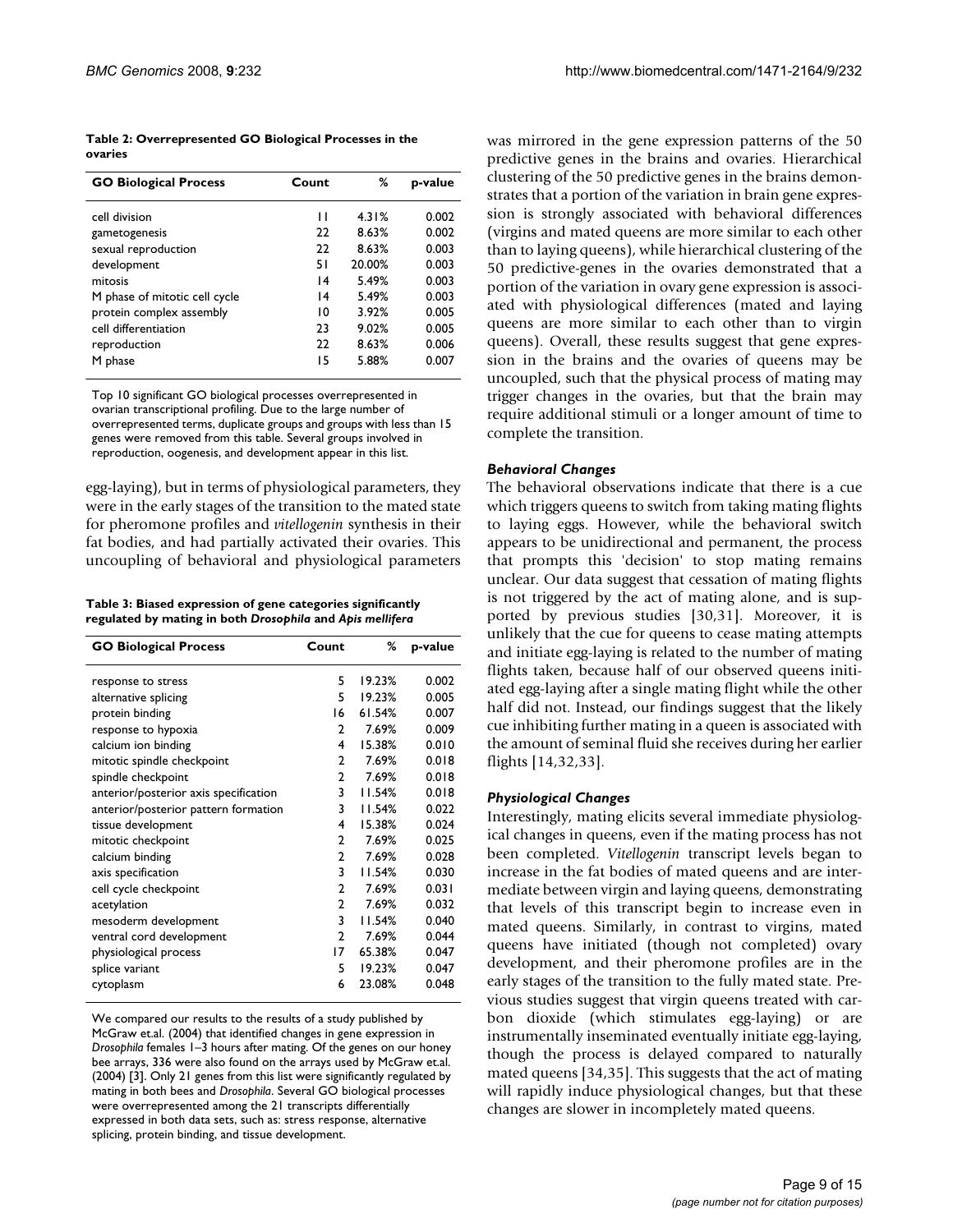## *Common patterns in the brains and the ovaries*

A portion of the brain gene expression pattern correlates with the behaviorally-associated pattern observed. Using a leave-one-out cross-validation, we identified the 50 most-predictive transcripts associated with behavior. When we cluster behavioral groups using these transcripts, this is the pattern we observe. However, if all of the regulated genes were used in a hierarchical clustering analysis, then virgin and laying queens appeared more similar to each other than to mated queens. Based on the principal component analysis, a small proportion of the variation in brain gene expression (3%) matches with the behavioral studies, with virgin and mated queens most similar. 6% of the variation demonstrates that mated queens are the outgroup, showing the same pattern observed with the significant gene-expression patterns. However, the majority of the expression variation (91%) showed no distinct differences among groups. This suggests that the brains of the incompletely mated queens are in a transitional state that is not simply intermediate between the virgin and laying states, and that it is not strongly correlated with either endpoint.

Similarly, when only the 50 most-predictive genes in the ovaries were used for hierarchical clustering, a physiologically-associated pattern emerges that correlates with *vitellogenin* levels and the initiation of ovary development. Again, clustering analysis of the significant gene-expression patterns in the ovaries grouped virgin and laying queens together, with mated queens placed as the outgroup. As in the brains, principal components analysis reveals that only a small part of the observed variation  $(\sim 3\%)$  shows a pattern associated with behavioral and pheromonal differences, with the virgin and mated queens grouping together. 10% of the variation identifies mated queens as the outgroup, showing the same pattern observed with the significant gene-expression clustering patterns. Again, the majority of the expression variation (83%) showed no distinct differences among groups. This suggests that the ovaries of the mated queens are also in a transitional state (mated queens initiated but did not finish ovary development) that is not simply intermediate between the virgin and laying states, and that it is not strongly correlated with either endpoint.

It is important to note that all mated queens (including those that initiated egg-laying) were allowed only a single mating flight, but that the number of males each queen mated with may have varied during this flight. The laying queens all developed ovaries and initiated egg-laying following this single flight. However, the mated queens did not. The variation observed within mated queens was the greatest for the behavioral observations, pheromone profiles, and ovary development. Perhaps this transition state represents a period of greater flux and more individual

variability, and thus may explain why this group appears to be the outgroup in the overall expression profiles of the brains and the ovaries.

## *Comparisons to previous studies*

Previous studies have examined transcriptional changes in females following mating in *Drosophila* [3,4]. We compared our results from brain transcriptional profiling in honey bee queens to the results published by McGraw et.al. [3], which examined changes in transcript abundance in females shortly after mating. Few genes overlapped between our analysis and this study. However, these results are not surprising for both biological and technical reasons. While there are many similarities in the post-mating behavioral and physiological changes between honey bees and *Drosophila* (such as the initiation of egg-maturation and laying), there are several important differences that would contribute to the lack of overlap in gene expression differences. For example, in *Drosophila*, mating reduces female longevity and also stimulates an immune response [3,4]. Chapman et.al. has proposed that this may be due to sexual conflict and reproductive trade-offs, such that the male seminal proteins stimulate the females to produce as many offspring as possible, to the detriment of the female [1]. In honey bees, sexual conflict between males and females is thought to be reduced, since multiple matings in females is advantageous to colony health, by increasing the genetic diversity of the workers (discussed in [35]). Other differences in the mating systems of the two species may have resulted in the lack of observed similarities in the functional categories of regulated genes. Furthermore, the genes identified by McGraw et.al. resulted from microarray studies using whole bodies as the tissue source. Our analysis focused directly on changes in gene expression in the brains and ovaries. Thus, small changes in the brains or ovaries of the *Drosophila* samples may not have been characterized. Finally, these studies also examined *Drosophila* 1–3 hours after mating, while our samples were collected 5 days after mating. Previous studies have demonstrated that post-mating transcriptional changes are highly variable at different time points following mating [36], and may possibly explain the lack of overlap in transcriptional differences between these two studies.

Comparison of our results to previous honey bee microarray studies enables us to examine whether particular aspects of worker physiology or behavior are associated with the mating process in honey bee queens. We compared our gene set to sets of genes associated with worker reproduction [18]. We found little overlap among the genes regulated by mating in queens and these gene sets. There were only two genes that were regulated by reproduction in both workers and queens, suggesting that workers may use a different pathway to initiate egg-laying.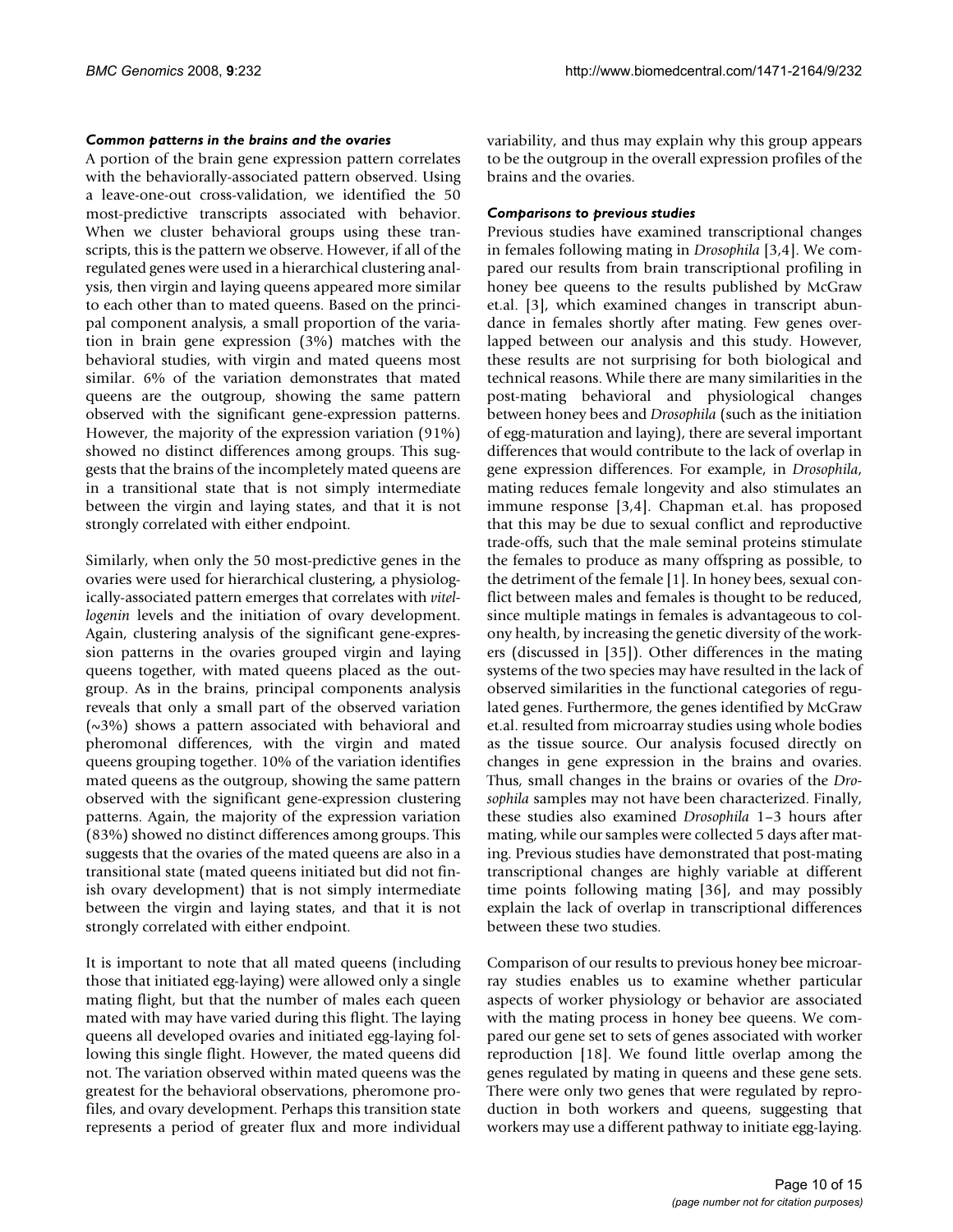Furthermore, in the worker reproduction study, individuals were reared in cages and identified as reproductively active by scoring ovary development. Because they were in cages, these individuals were not able to initiate any form of egg-laying behavior. The queens in this study were reared in colonies and were thus allowed to perform the egg-laying behavior as well as having fully-developed ovaries. Similarly, there was no obvious bias for methoprene (a juvenile hormone analog) regulated [19] genes to be involved in post-mating changes in queens. This is consistent with previous studies assessing the levels of juvenile hormone and effects of methoprene treatment on queens. While juvenile hormone levels are strongly linked to behavioral maturation in workers [19], juvenile hormone does not appear to be strongly associated with mating behavior ([15], reviewed in [21]). We also examined genes known to be regulated by QMP in workers [24]. In workers, QMP elicits a "nurse-like" state, which is associated with high levels of vitellogenin. One might expect genes associated with high vitellogenin levels in workers also to be associated with high vitellogenin levels in queens vs. workers, or in mated queens vs. virgin queens. Indeed, Grozinger et.al. [18] observed that these QMPregulated genes were similarly regulated in virgin queens relative to workers. However, in our study we did not observe any strong bias to regulate QMP-regulated genes. It is possible that QMP-regulated genes in workers may play another role in the behavior or physiology of queens throughout the mating process.

One emerging theory in the evolution of eusocial behavior is the idea that genes involved in solitary female reproduction may have been co-opted for other processes in worker division of labor [37,38]. If this hypothesis is true, we might expect that genes associated with mating state in queens would also be associated with nursing and foraging behaviors in workers. To test this concept, we compared our list of significantly-regulated genes to genes previously identified by Whitfield et al. (2003) as genes associated with nursing and foraging behavior. Our data indicated that some nursing- and foraging-associated genes are regulated by the mating process (~8% of each), but that there is no particular bias to regulate either nursing-associated or foraging-associated genes throughout the mating process in queens.

# **Conclusion**

This study has examined whole-genome transcriptional regulation in the brains and the ovaries of virgin, mated, and laying honey bee queens. The post-mating changes in honey bee queens are highly complex. Queens undergo a multitude of behavioral and physiological changes, some of which are immediate and rely either directly on mating as a cue or some other aspect of the mating process to trigger these changes. Other changes are more gradual. We have demonstrated that changes in the behavior and physiology of the groups correlate with the underlying variance observed in transcript abundance in the 50 predictive genes in the brain and the ovaries, and that these changes are associated with either a behaviorally-associated pattern or a physiologically-associated pattern. We have also compared our results to previous studies of mating changes in *Drosophila melanogaster* to identify common biological processes affected by mating, as well as transcripts that may be differentially regulated between these two species due to important differences in natural history. Finally, we used our data to test important theories in the evolution of social behavior, but found no clear relationship between the genes associated with either nursing or foraging behaviors and regulation by mating in queens.

# **Methods**

## *Field Methods*

The queens (*Apis mellifera carnica*) were reared at NCSU's Lake Wheeler Honey Bee Research Facility in Raleigh, NC. The source colony used for this experiment was headed by a queen (Glenn Apiaries, Fallbrook, CA) instrumentally inseminated with semen from a single drone [39]. Because male bees (drones) are haploid, the average coefficient of relatedness (*G*) among offspring of such an instrumentally inseminated queen is 0.75. Queens were produced by grafting larvae and reared in queenless colonies for 7 days, according to standard rearing practices [40]. Prior to emergence as adults, queen cells were placed into small mating nucleus colonies with approximately 1,000 workers per colony 2 days before their expected emergence. Two days following emergence, surviving queens were randomly assigned to a group (virgin or mating queens), marked with paint, and returned to their respective colonies. Colony entrances were modified with a Plexiglas-covered runway so that if a queen attempted to fly she could be identified. A queen excluder was placed on the entrance so that the observer could prevent queens in the virgin group from flying and release only those queens in the mating group. For queens > 4 days after emergence, the colony entrances were monitored from 2– 6 pm daily and any attempts to fly were recorded. Queens in the mated group were allowed to take multiple orientation flights, but only one mating flight: once a queen returned to the colony with the male's endophallus lodged in her sting chamber, she was no longer allowed to fly, and was confined to the colony as in [33]. Five days after mating, queens were collected on dry ice and stored at -80°C for processing. We separated queens into three groups based on their mating and egg-laying status. Virgin and mated queens were confirmed by examining their spermathecae for stored sperm (see below). In total, there were 6 virgin queens, 5 mated queens, and 4 laying queens used in the behavioral and physiological analyses.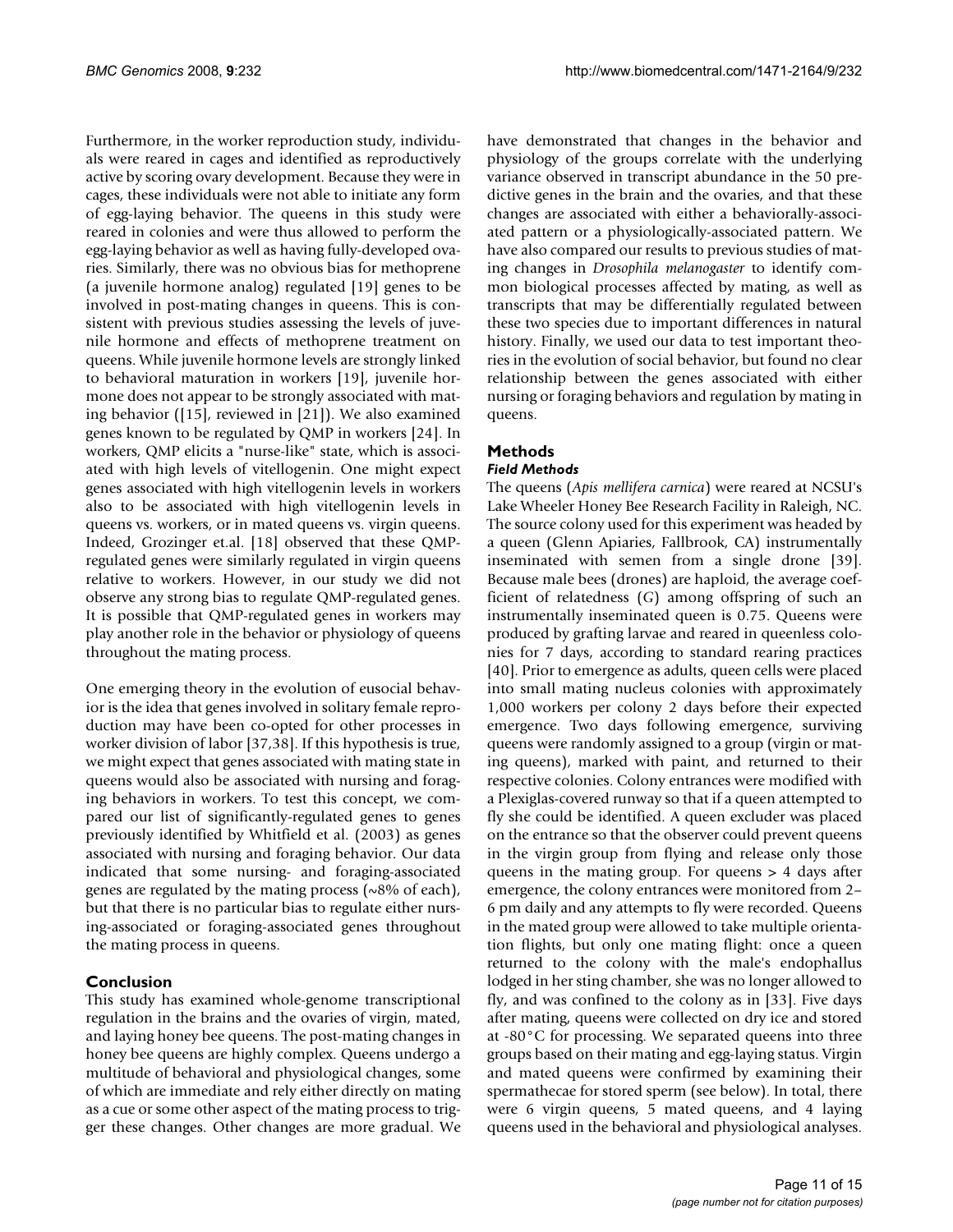## *Spermathecae and ovary dissections and analysis*

Dissections were performed on ice in RNAlater solution (Qiagen, Valencia, CA). Pictures were taken of each ovary, and an ovary development score was assigned with the following scale: 1 – no development, 2 – larger ovaries, but ovarioles not clearly visible, 3 – visible ovarioles, no eggs, and 4 – fully developed, large ovarioles, mature eggs [see Additional file 8]. The spermathecae were then removed and stored in 100 µl Kiev buffer for sperm counting (0.3 g D+ glucose, 0.41 g potassium chloride, 0.21 g sodium bicarbonate, 2.43 g sodium citrate per 100 mL deionized, sterile water). Ovaries were then stored in RNAlater at -80°C until further processing. The eviscerated abdomens (cuticle with attached fat bodies) were also stored at -80°C until used for quantitative real time PCR analysis (below). Data analysis was performed in JMP 7.0 (SAS, Cary, NC).

## *Sperm Counting*

Spermathecae were dissected and stored in 100 µl Kiev buffer at -20°C until sperm counting [33]. The spermathecae were ruptured and contents were diluted in 10 ml of Kiev buffer and immediately counted on a hemocytometer. Counts were performed 5 times each, and an average value was obtained. A nonparametric Kruskall-Wallis rank sums was used in JMP to determine significant differences.

## *Quantification of Vitellogenin RNA levels by quantitative real-time-PCR (qRT-PCR)*

Fat body samples from individual queens were extracted using an RNeasy RNA extraction kit (Qiagen, Valencia, CA). cDNA was synthesized from 200 ng RNA using the SYBRGreen Master Mix (Applied Biosystems, Foster City, CA). qRT-PCR was performed with an ABI Prism 7900 sequence detector and the SYBR green detection method (Applied Biosystems). The housekeeping gene, *eIFS-8* was used as a control [24,28]. For each sample, triplicate qRT-PCR reactions were performed and averaged. Quantification was performed using a standard curve generated using genomic DNA. A negative control (cDNA reaction without RT-enzyme) and dissociation curve was used as well. Groups were normalized to one sample for ease of graphical representation, and a nonparametric Kruskall-Wallis rank sums was used in JMP to determine significance. The primer sequences were developed in PrimerExpress (Applied Biosystems) as follows.

*Vitellogenin*

Forward 5'TTGACCAAGACAAGCGGAACT 3'

Reverse – 5' AAGGTTCGAATTAACGATGAAAGC 3'

# *eIFS-8*

Forward – 5'TGAGTGTCTGCTATGGATTGCAA3'

## Reverse: 5'CGTGGAGTGTTATCGTAAGTAGCAA 3'

## *Pheromone Analysis*

The queen mandibular glands were dissected on dry ice and immersed in 50µl of diethyl ether containing 0.4 µg/ µl of undec-10-enoic acid (as an internal standard) for minimum of 24 hours. A 5  $\mu$ l of the sample was then removed, dried and resuspended with 10 µl of neat bistrimethylsilyltrifluoroacetamide (BSTFA) [13,14]. The derivatized sample was diluted with hexane  $(100 \mu l)$  and a 2 µl portion was analyzed using gas chromatography on a HP 5890 equipped with capillary column (30 m  $\times$  0.25 mm ID. 0.5 µm film thickness) DB-5 (5% diphenyl-95% dimethylsiloxane) column (J&W scientific, Folsom, CA) in splitless mode. Helium was used as the carrier gas at a head pressure of 18 psi (flow rate = 1.3 ml/min). The GC temperature was held at 100°C for 1 min and then increased at 5°C/min to 200°C (5 min), followed by an increase of 10°C/min to 250°C (15 min). Injector and FID temperatures were both set at 250°C.

We extracted the mandibular gland of 6 virgin queens, 4 mated queens and 4 laying queens. To examine differences in chemical profiles related to number of inseminations based on the relative proportion of the chemical compounds, a stepwise discriminant analysis was employed, using all the chemical compounds as per Richard 2007, (Statistica 6.0. StatSoft® Inc, Tulsa, OK).

#### *Microarray extractions and hybridizations*

RNA extraction from brains and ovaries were performed using the PicoPure RNA Isolation kit (Arcturus, CA). 200 ng RNA was amplified using the Amino Allyl MessageAmp II aRNA Amplification Kit (Ambion, Austin, TX). 5 ug of amplified RNA was labeled with Cy3 or Cy5 dye (Amersham Biosciences, Buckinghamshire, UK). Two sets of labeled probe were then hybridized to the wholegenome oligonucleotide arrays supplied from the laboratory of Dr. Gene Robinson (University of Illinois, Urbana-Champaign). Brains and ovaries were hybridized using a loop design with dye-swaps incorporated (n = 4 for each group). Arrays were then scanned using the Axon Genepix 4000B scanner (Molecular Devices, Sunnyvale, CA) using GENEPIX software (Agilent Technologies, Santa Clara, CA).

## *Microarray Data Analysis*

Spots with intensity less than 300 in two or more arrays were removed from the analysis, and spots with less than 10 observations remaining were also excluded from the data set. One ovary array was excluded from the analysis because the noise to signal ratio was too low.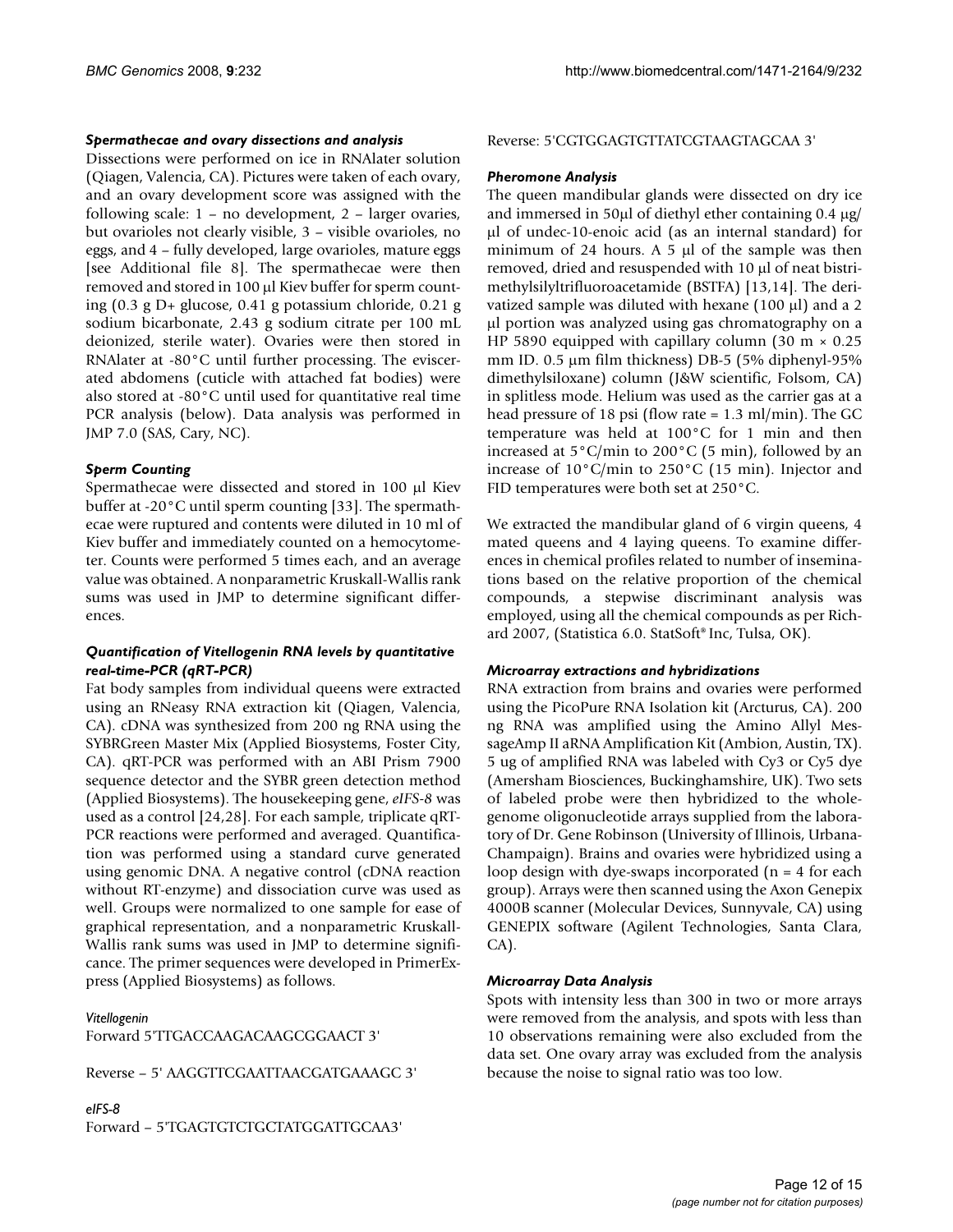Expression data was log-transformed and normalized using a mixed-model ANOVA (proc MIXED, SAS, Cary, NC) with the following model:

Y =  $\mu$  + dye + array + block + dye\*array + array\*block +  $\varepsilon$ 

where Y is expression, dye is a fixed effect, and array, block, and their interactions are random effects. Detection of significance for differential expression on residuals was performed using a mixed-model ANOVA with the model

 $Y = μ + behavior + dye + array + dye*array + ε$ 

where y is the residual from the previous model, behavior and dye are fixed effects, and array and dye\*array are random effects. P-values were corrected for multiple testing using a false discovery rate < 0.05 (proc MULTTEST, SAS).

"Leave-one-out" cross-validation class prediction was performed in GeneSpring using zero-centered,  $log<sub>2</sub>$ -transformed normalized values for individual brains. For the analysis, a single brain was withheld from the data set ("test set") while all 11 remaining brains were used as the "training set" to identify the best predictor genes for mating state. The test brain was classified into the most-likely mating-state based on the expression values of these predictor genes. This test was repeated with each brain being used as the test brain iteratively, until all 12 brains had been tested. 50 predictive genes were calculated from the significantly-regulated gene lists produced by gene-specific ANOVAs.

For graphical purposes, hierarchical clustering was performed in JMP. Trees were drawn and "approximatelyunbiased" p-values and bootstrap values were obtained using the pvclust package [41] in R (version 2.5.0). Distance was calculated using the Ward method on a correlation-based dissimilarity matrix.

*Results from the microarrays will be submitted to ArrayExpress as per the standards set forth by the Microarray Gene Expression Data Society*.

# *Comparative Analysis*

The significant genes from the brain expression dataset were compared to several published datasets [3,18,19,28]. Genes that were present on both our list and the published lists were then used in principal component and clustering analyses in GeneSpring, as well as gene ontology analyses with DAVID [17].

# **Authors' contributions**

SDA carried out the behavioral, physiological, and molecular genetic studies, participated in the pheromonal analysis, performed the statistical analysis, and drafted the manuscript. FJR participated in the pheromonal study and its statistical analysis. DRT participated in conception and design of the study, participated in behavioral assays, and inseminated the queens. CMG participated in the conception and design of the study, helped to draft the manuscript and coordinated the research. All authors read and approved the final manuscript.

# **Additional material**

# **Additional file 1**

*Relative quantity of the mandibular gland compounds of virgin (Virgin), mated (M) and laying (L) queens. The results are presented as relative proportions: tr = traces; + = 0.5–1%; ++ = 1–2%; +++ = 2–5%; ++++ = 6–16%; > = greater than 16%. HOB and dihydroferulic acid differed significantly among groups (Kruskall-Wallis rank sums, p = 0.038 and p = 0.034 respectively). HOB was present in greater concentrations in virgin and mated queens relative to laying (Mann-Whitney U-test, p =*  0.01 and  $p = 0.04$  respectively). There was also a higher concentration of *dihydroferulic acid in virgin relative to laying queens (Mann-Whitney Utest, p = 0.01).*

Click here for file

[\[http://www.biomedcentral.com/content/supplementary/1471-](http://www.biomedcentral.com/content/supplementary/1471-2164-9-232-S1.xls) 2164-9-232-S1.xls]

# **Additional file 2**

*50 most-predictive brain genes. Leave-one-out cross-validation was used to identify the 50 most-predictive transcripts for mating-state in the brains. The 50 genes are listed in this table.* Click here for file [\[http://www.biomedcentral.com/content/supplementary/1471-](http://www.biomedcentral.com/content/supplementary/1471-2164-9-232-S2.xls) 2164-9-232-S2.xls]

# **Additional file 3**

*50 most-predictive ovary genes. Leave-one out cross-validation was used to identify the 50 most-predictive transcripts for mating-state in the ovaries. The 50 genes are listed in this table.* Click here for file [\[http://www.biomedcentral.com/content/supplementary/1471-](http://www.biomedcentral.com/content/supplementary/1471-2164-9-232-S3.xls) 2164-9-232-S3.xls]

# **Additional file 4**

*Significantly-regulated genes in the brains and the ovaries. All genes significantly-regulated in the brains and the ovaries with FDR < 0.05 are listed in this table.* Click here for file [\[http://www.biomedcentral.com/content/supplementary/1471-](http://www.biomedcentral.com/content/supplementary/1471-2164-9-232-S4.xls) 2164-9-232-S4.xls]

# **Additional file 5**

*Comparative analyses. All significant genes identified in the comparative analyses are listed in this table.* Click here for file [\[http://www.biomedcentral.com/content/supplementary/1471-](http://www.biomedcentral.com/content/supplementary/1471-2164-9-232-S5.xls) 2164-9-232-S5.xls]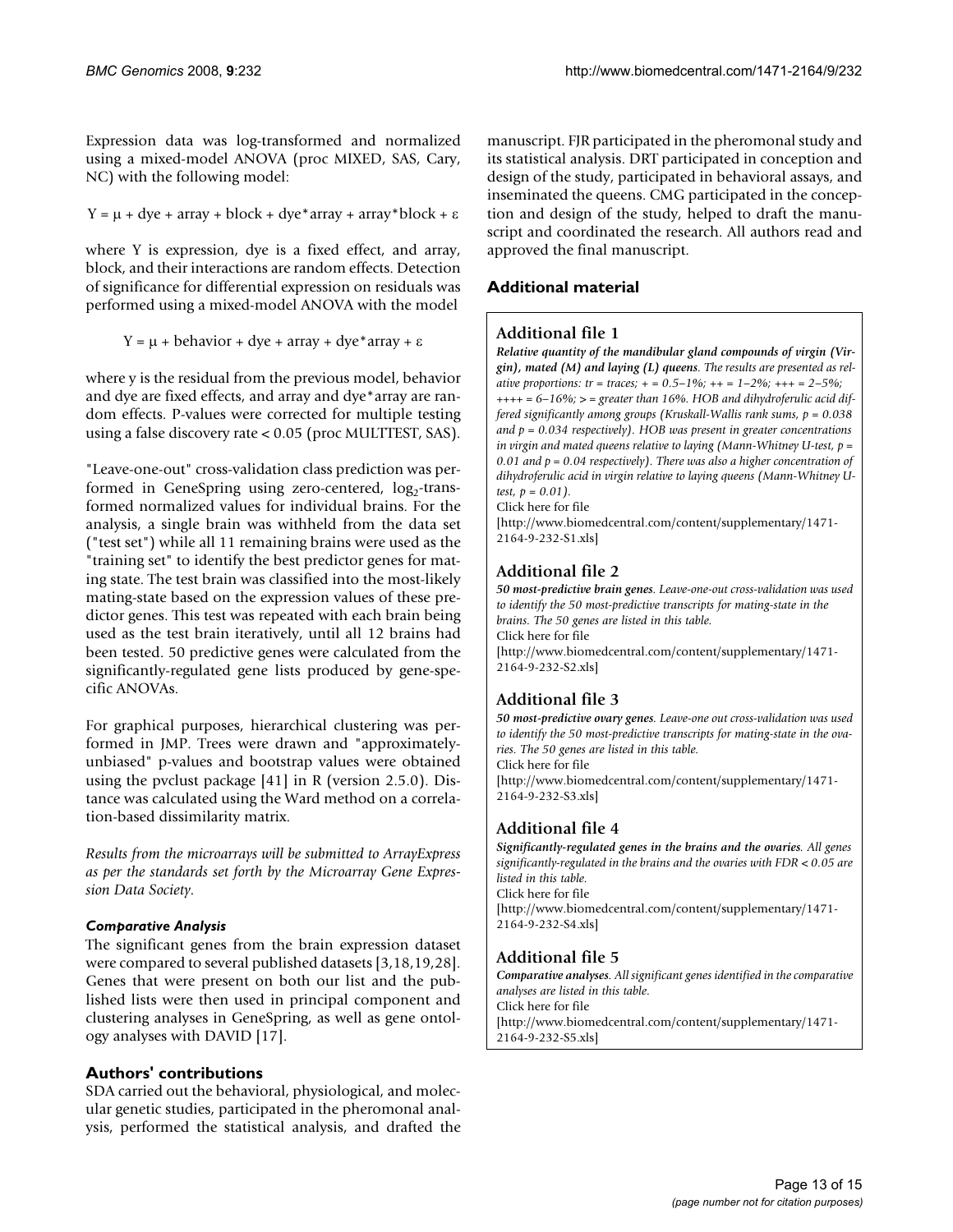## **Additional file 6**

*Significant Brain Gene Expression Clustering. Hierarchical clustering analysis was employed to determine if there was a significant clustering structure among all significantly regulated transcripts in the brains. Virgin and laying queens grouped together with mated queens as the outgroup. This grouping is supported by an "approximately-unbiased" p-value of 100 and a bootstrap support value of 100.*

Click here for file

[\[http://www.biomedcentral.com/content/supplementary/1471-](http://www.biomedcentral.com/content/supplementary/1471-2164-9-232-S6.tiff) 2164-9-232-S6.tiff]

# **Additional file 7**

*Significant Ovary Gene Expression Clustering. Hierarchical clustering analysis was employed to determine if there was a significant clustering structure among all significantly regulated transcripts in the ovaries. Virgin and laying queens grouped together with mated queens as the outgroup. This grouping is supported by an "approximately-unbiased" p-value of 100 and a bootstrap support value of 100.*

Click here for file

[\[http://www.biomedcentral.com/content/supplementary/1471-](http://www.biomedcentral.com/content/supplementary/1471-2164-9-232-S7.pdf) 2164-9-232-S7.pdf]

# **Additional file 8**

*Ovary development scale. Ovaries were assigned a score from 1–4. 1 was completely undeveloped, 4 was completely developed with mature eggs present. Pictures of each of these stages are provided in this figure.* Click here for file

[\[http://www.biomedcentral.com/content/supplementary/1471-](http://www.biomedcentral.com/content/supplementary/1471-2164-9-232-S8.jpeg) 2164-9-232-S8.jpeg]

## **Acknowledgements**

We would like to thank J. Summers, J. Keller, and K. Hutcherson for their assistance in the field, as well as I. Dworkin, J. Ayroles, and J. Osborne for their advice and guidance with the statistical analyses. We would also like to thank B. Fussnecker and P. Fischer for help with the qRT-PCR. Special thanks to G.E. Robinson and A. Hefetz for their comments on this manuscript. This work is supported by a USDA-NRI grant to CMG and DRT (2006-35607-16625), as well as an NIH Training Grant to SDA. This is a publication of the W. M. Keck Center for Behavioral Biology.

## **References**

- 1. Chapman T, Liddle LF, Kalb JM, Wolfner MF, Partridge L: **[Cost of](http://www.ncbi.nlm.nih.gov/entrez/query.fcgi?cmd=Retrieve&db=PubMed&dopt=Abstract&list_uids=7816137)** [mating in Drosophila melanogaster females is mediated by](http://www.ncbi.nlm.nih.gov/entrez/query.fcgi?cmd=Retrieve&db=PubMed&dopt=Abstract&list_uids=7816137)<br>male accessory gland products. Nature 1995, [male accessory gland products.](http://www.ncbi.nlm.nih.gov/entrez/query.fcgi?cmd=Retrieve&db=PubMed&dopt=Abstract&list_uids=7816137) **373(6511):**241-244.
- 2. Gillott C: **[Male accessory gland secretions: Modulators of](http://www.ncbi.nlm.nih.gov/entrez/query.fcgi?cmd=Retrieve&db=PubMed&dopt=Abstract&list_uids=12208817) [female reproductive physiology and behavior.](http://www.ncbi.nlm.nih.gov/entrez/query.fcgi?cmd=Retrieve&db=PubMed&dopt=Abstract&list_uids=12208817)** *Annual Review of Entomology* 2003, **48:**163-184.
- 3. McGraw LA, Gibson G, Clark AG, Wolfner MF: **[Genes regulated](http://www.ncbi.nlm.nih.gov/entrez/query.fcgi?cmd=Retrieve&db=PubMed&dopt=Abstract&list_uids=15324670) [by mating, sperm or seminal proteins in mated female Dro](http://www.ncbi.nlm.nih.gov/entrez/query.fcgi?cmd=Retrieve&db=PubMed&dopt=Abstract&list_uids=15324670)[sophila melanogaster.](http://www.ncbi.nlm.nih.gov/entrez/query.fcgi?cmd=Retrieve&db=PubMed&dopt=Abstract&list_uids=15324670)** *Current Biology* 2004, **14:**1509-1514.
- 4. Lawniczak MKN, Begun DJ: **[A genome-wide analysis of courting](http://www.ncbi.nlm.nih.gov/entrez/query.fcgi?cmd=Retrieve&db=PubMed&dopt=Abstract&list_uids=15499404) [and mating responses in Drosophila melanogaster females.](http://www.ncbi.nlm.nih.gov/entrez/query.fcgi?cmd=Retrieve&db=PubMed&dopt=Abstract&list_uids=15499404)** *Genome* 2004, **47(5):**900-910.
- 5. Ruttner F: **The mating of the honeybee.** *Bee World* 1956, **37:**3-15.
- 6. Winston ML: **The Biology of the Honey Bee.** Cambridge: Harvard University Press; 1987.
- 7. Consortium HGS: **[Insights into social insects from the genome](http://www.ncbi.nlm.nih.gov/entrez/query.fcgi?cmd=Retrieve&db=PubMed&dopt=Abstract&list_uids=17073008) [of the honeybee Apis mellifera.](http://www.ncbi.nlm.nih.gov/entrez/query.fcgi?cmd=Retrieve&db=PubMed&dopt=Abstract&list_uids=17073008)** *Nature* 2006, **443(7114):**931-949.
- 8. Tarpy DR, Nielsen R, Nielsen DI: **A scientific note on the revised estimates of effective paternity frequency in Apis.** *Insectes Sociaux* 2004, **51(2):**203-204.
- 9. Woyke |: **Results of instrumental insemination.** In *The Instrumental Insemination of the Queen Bee* Edited by: Moritz RFA. Bucharest: Apimondia; 1989:93-103.
- 10. Tarpy DR, Nielsen DI: **Sampling error, effective paternity, and estimating the genetic structure of honey bee colonies (Hymenoptera: Apidae).** *Annals of the Entomological Society of America* 2002, **95(4):**513-528.
- 11. Tanaka ED, Hartfelder K: **[The initial stages of oogenesis and](http://www.ncbi.nlm.nih.gov/entrez/query.fcgi?cmd=Retrieve&db=PubMed&dopt=Abstract&list_uids=18089049) [their relation to differential fertility in the honey bee \(Apis](http://www.ncbi.nlm.nih.gov/entrez/query.fcgi?cmd=Retrieve&db=PubMed&dopt=Abstract&list_uids=18089049) [mellifera\) castes.](http://www.ncbi.nlm.nih.gov/entrez/query.fcgi?cmd=Retrieve&db=PubMed&dopt=Abstract&list_uids=18089049)** *Arthropod Structure & Development* 2004, **33(4):**431-442.
- 12. Plettner E, Otis GW, Wimalaratne PDC, Winston ML, Slessor KN, Pankiw T, Punchihewa PWK: **Species- and caste-determined mandibular gland signals in honeybees (Apis).** *Journal of Chemical Ecology* 1997, **23(2):**363-377.
- 13. Keeling CI, Slessor KN, Higo HA, Winston ML: **[New components](http://www.ncbi.nlm.nih.gov/entrez/query.fcgi?cmd=Retrieve&db=PubMed&dopt=Abstract&list_uids=12676987) [of the honey bee \(Apis mellifera L.\) queen retinue pherom](http://www.ncbi.nlm.nih.gov/entrez/query.fcgi?cmd=Retrieve&db=PubMed&dopt=Abstract&list_uids=12676987)[one.](http://www.ncbi.nlm.nih.gov/entrez/query.fcgi?cmd=Retrieve&db=PubMed&dopt=Abstract&list_uids=12676987)** *Proceedings of the National Academy of Sciences of the United States of America* 2003, **100(8):**4486-4491.
- 14. Richard FJ, Tarpy DR, Grozinger CM: **[Effects of insemination](http://www.ncbi.nlm.nih.gov/entrez/query.fcgi?cmd=Retrieve&db=PubMed&dopt=Abstract&list_uids=17912357) [quantity on honey bee queen physiology.](http://www.ncbi.nlm.nih.gov/entrez/query.fcgi?cmd=Retrieve&db=PubMed&dopt=Abstract&list_uids=17912357)** *PLoS ONE* 2007, **2(10):**e980.
- 15. Fahrbach SE, Giray T, Robinson GE: **[Volume Changes in the](http://www.ncbi.nlm.nih.gov/entrez/query.fcgi?cmd=Retrieve&db=PubMed&dopt=Abstract&list_uids=7663892) [Mushroom Bodies of Adult Honey-Bee Queens.](http://www.ncbi.nlm.nih.gov/entrez/query.fcgi?cmd=Retrieve&db=PubMed&dopt=Abstract&list_uids=7663892)** *Neurobiology of Learning and Memory* 1995, **63(2):**181-191.
- 16. Harano K, Sasaki K, Nagao T: **[Depression of brain dopamine and](http://www.ncbi.nlm.nih.gov/entrez/query.fcgi?cmd=Retrieve&db=PubMed&dopt=Abstract&list_uids=15856149) [its metabolite after mating in European honeybee \(Apis mel](http://www.ncbi.nlm.nih.gov/entrez/query.fcgi?cmd=Retrieve&db=PubMed&dopt=Abstract&list_uids=15856149)[lifera\) queens.](http://www.ncbi.nlm.nih.gov/entrez/query.fcgi?cmd=Retrieve&db=PubMed&dopt=Abstract&list_uids=15856149)** *Naturwissenschaften* 2005, **92(7):**310-313.
- 17. Dennis G Jr, Sherman BT, Hosack DA, Yang J, Gao W, Lane HC, Lempicki RA: **[DAVID: Database for Annotation, Visualization, and](http://www.ncbi.nlm.nih.gov/entrez/query.fcgi?cmd=Retrieve&db=PubMed&dopt=Abstract&list_uids=12734009) [Integrated Discovery.](http://www.ncbi.nlm.nih.gov/entrez/query.fcgi?cmd=Retrieve&db=PubMed&dopt=Abstract&list_uids=12734009)** *Genome Biol* 2003, **4(5):**P3.
- 18. Grozinger CM, Fan Y, Hoover SE, Winston ML: **[Genome-wide](http://www.ncbi.nlm.nih.gov/entrez/query.fcgi?cmd=Retrieve&db=PubMed&dopt=Abstract&list_uids=17927707) analysis reveals differences in brain gene expression patterns [associated with caste and reproductive status in honey bees](http://www.ncbi.nlm.nih.gov/entrez/query.fcgi?cmd=Retrieve&db=PubMed&dopt=Abstract&list_uids=17927707) [\(Apis mellifera\).](http://www.ncbi.nlm.nih.gov/entrez/query.fcgi?cmd=Retrieve&db=PubMed&dopt=Abstract&list_uids=17927707)** *Mol Ecol* 2007.
- 19. Whitfield CW, Ben-Shahar Y, Brillet C, Leoncini I, Crauser D, Leconte Y, Rodriguez-Zas S, Robinson GE: **[Genomic dissection of](http://www.ncbi.nlm.nih.gov/entrez/query.fcgi?cmd=Retrieve&db=PubMed&dopt=Abstract&list_uids=17065327) [behavioral maturation in the honey bee.](http://www.ncbi.nlm.nih.gov/entrez/query.fcgi?cmd=Retrieve&db=PubMed&dopt=Abstract&list_uids=17065327)** *Proc Natl Acad Sci USA* 2006, **103(44):**16068-16075.
- 20. Fahrbach SE, Giray T, Robinson GE: **[Volume changes in the](http://www.ncbi.nlm.nih.gov/entrez/query.fcgi?cmd=Retrieve&db=PubMed&dopt=Abstract&list_uids=7663892) [mushroom bodies of adult honey bee queens.](http://www.ncbi.nlm.nih.gov/entrez/query.fcgi?cmd=Retrieve&db=PubMed&dopt=Abstract&list_uids=7663892)** *Neurobiol Learn Mem* 1995, **63(2):**181-191.
- 21. Robinson GE, Vargo EL: **[Juvenile hormone in adult eusocial](http://www.ncbi.nlm.nih.gov/entrez/query.fcgi?cmd=Retrieve&db=PubMed&dopt=Abstract&list_uids=9210289) [Hymenoptera: gonadotropin and behavioral pacemaker.](http://www.ncbi.nlm.nih.gov/entrez/query.fcgi?cmd=Retrieve&db=PubMed&dopt=Abstract&list_uids=9210289)** *Arch Insect Biochem Physiol* 1997, **35(4):**559-583.
- 22. Winston ML, Slessor KN: **Honey bee primer pheromones and colony organization: gaps in our knowledge.** *Apidologie* 1998, **29:**81-95.
- 23. Hoover SE, Keeling CI, Winston ML, Slessor KN: **[The effect of](http://www.ncbi.nlm.nih.gov/entrez/query.fcgi?cmd=Retrieve&db=PubMed&dopt=Abstract&list_uids=14564409) [queen pheromones on worker honey bee ovary develop](http://www.ncbi.nlm.nih.gov/entrez/query.fcgi?cmd=Retrieve&db=PubMed&dopt=Abstract&list_uids=14564409)[ment.](http://www.ncbi.nlm.nih.gov/entrez/query.fcgi?cmd=Retrieve&db=PubMed&dopt=Abstract&list_uids=14564409)** *Naturwissenschaften* 2003, **90(10):**477-480.
- 24. Grozinger CM, Sharabash NM, Whitfield CW, Robinson GE: **[Phe](http://www.ncbi.nlm.nih.gov/entrez/query.fcgi?cmd=Retrieve&db=PubMed&dopt=Abstract&list_uids=14573707)[romone-mediated gene expression in the honey bee brain.](http://www.ncbi.nlm.nih.gov/entrez/query.fcgi?cmd=Retrieve&db=PubMed&dopt=Abstract&list_uids=14573707)** *Proceedings of the National Academy of Sciences of the United States of America* 2003, **100:**14519-14525.
- 25. Amdam GV, Simoes ZL, Guidugli KR, Norberg K, Omholt SW: **[Dis](http://www.ncbi.nlm.nih.gov/entrez/query.fcgi?cmd=Retrieve&db=PubMed&dopt=Abstract&list_uids=12546706)[ruption of vitellogenin gene function in adult honeybees by](http://www.ncbi.nlm.nih.gov/entrez/query.fcgi?cmd=Retrieve&db=PubMed&dopt=Abstract&list_uids=12546706) [intra-abdominal injection of double-stranded RNA.](http://www.ncbi.nlm.nih.gov/entrez/query.fcgi?cmd=Retrieve&db=PubMed&dopt=Abstract&list_uids=12546706)** *BMC Biotechnol* 2003, **3(1):**1.
- 26. West-Eberhard MJ: **Natural History and Evolution of Paper-Wasps.** York: Oxford University Press; 1996.
- 27. Toth AL, Robinson GE: **[Evo-devo and the evolution of social](http://www.ncbi.nlm.nih.gov/entrez/query.fcgi?cmd=Retrieve&db=PubMed&dopt=Abstract&list_uids=17509723) [behavior.](http://www.ncbi.nlm.nih.gov/entrez/query.fcgi?cmd=Retrieve&db=PubMed&dopt=Abstract&list_uids=17509723)** *Trends Genet* 2007, **23(7):**334-341.
- 28. Whitfield CW, Cziko AM, Robinson GE: **[Gene expression profiles](http://www.ncbi.nlm.nih.gov/entrez/query.fcgi?cmd=Retrieve&db=PubMed&dopt=Abstract&list_uids=14551438) [in the brain predict behavior in individual honey bees.](http://www.ncbi.nlm.nih.gov/entrez/query.fcgi?cmd=Retrieve&db=PubMed&dopt=Abstract&list_uids=14551438)** *Science* 2003, **302(5643):**296-299.
- 29. Hunt GJ, Amdam GV, Schlipalius D, Emore C, Sardesai N, Williams CE, Rueppell O, Guzman-Novoa E, Arechavaleta-Velasco M, Chandra S, *et al.*: **[Behavioral genomics of honeybee foraging and nest](http://www.ncbi.nlm.nih.gov/entrez/query.fcgi?cmd=Retrieve&db=PubMed&dopt=Abstract&list_uids=17171388) [defense.](http://www.ncbi.nlm.nih.gov/entrez/query.fcgi?cmd=Retrieve&db=PubMed&dopt=Abstract&list_uids=17171388)** *Naturwissenschaften* 2007, **94(4):**247-267.
- 30. Koeniger G: **The influence of the copulation on the beginning of oviposition in the queen honey bee (Apis mellifera L.).** *Apidologie* 1976, **7(4):**343-355.
- 31. Koeniger G: **In which segment of the mating process of the queen bee does the induction of oviposition occur?** *Apidologie* 1981, **12(4):**329-343.